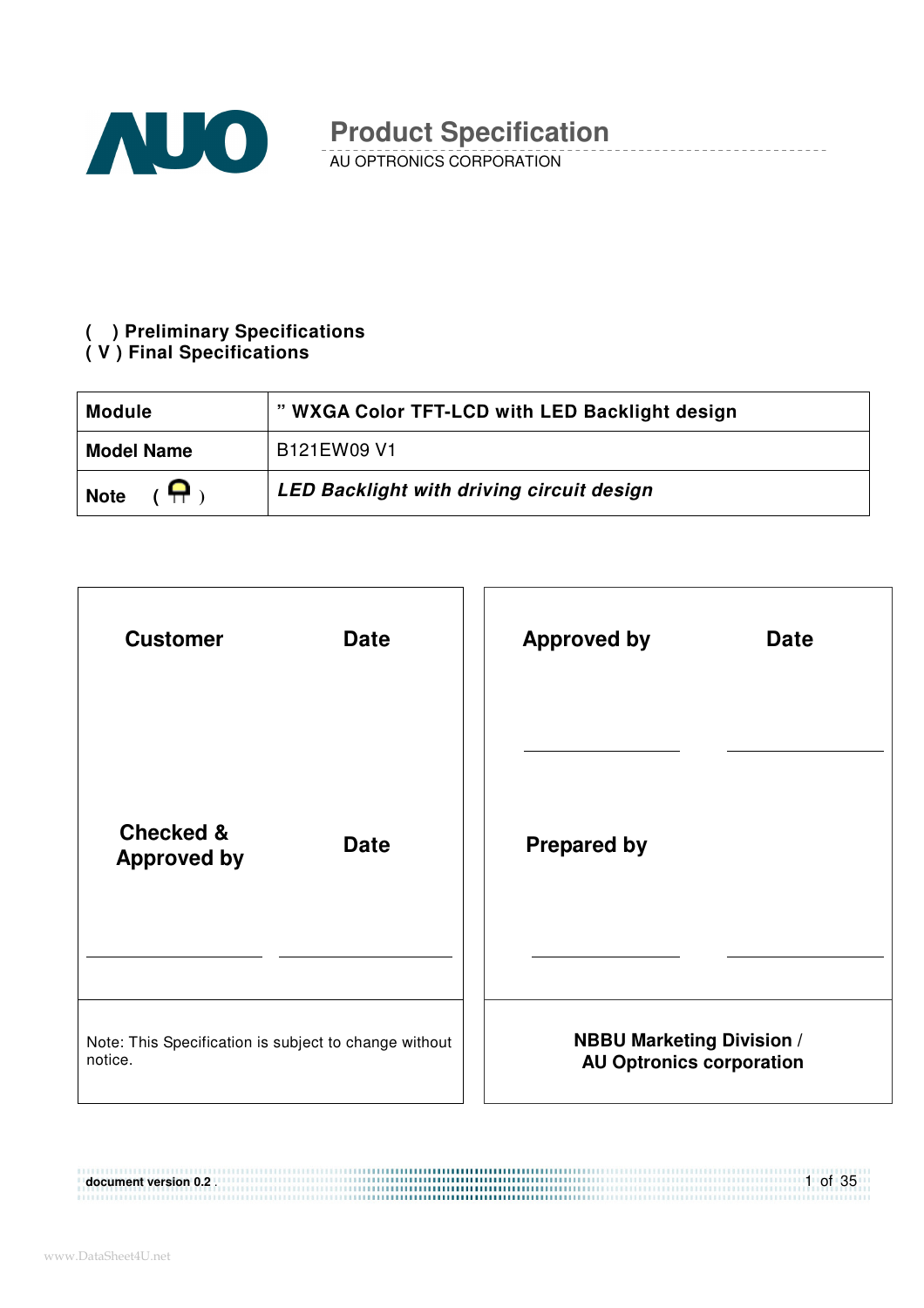

# Contents

| 10. Mechanical Characteristics. | 27 |
|---------------------------------|----|
|                                 |    |
|                                 |    |
|                                 |    |
|                                 |    |
|                                 |    |
|                                 |    |
|                                 |    |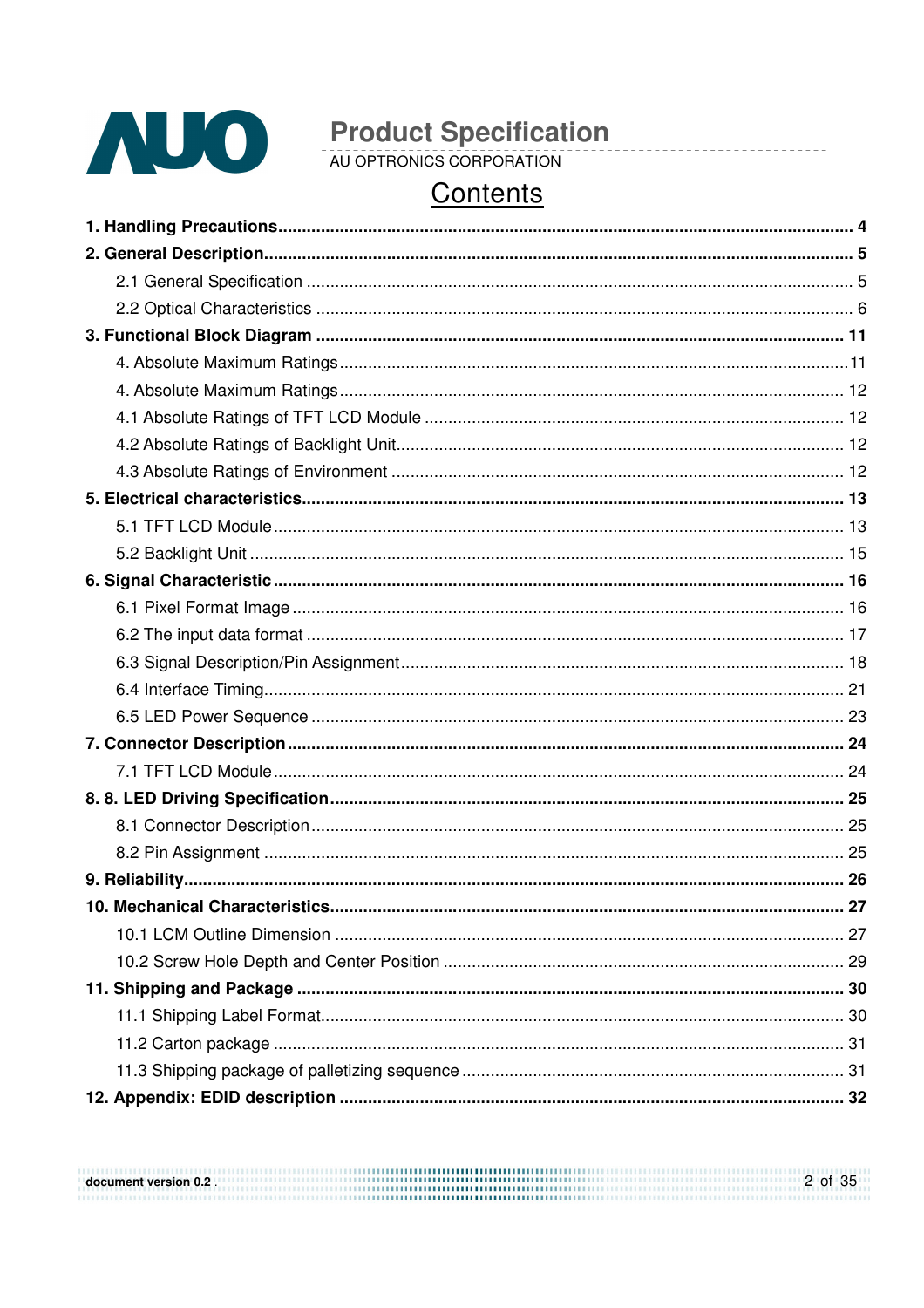

\_\_\_\_\_\_\_\_\_

AU OPTRONICS CORPORATION

# **Record of Revision**

| Version and Date | Page | Old description                       | <b>New Description</b>            | Remark |
|------------------|------|---------------------------------------|-----------------------------------|--------|
| 0.12008/01/10    | All  | <b>First Edition for Customer</b>     |                                   |        |
| 0.2 2008/05/22   | 15   | LED power consumption:<br> 3.78W(typ) | LED power consumption $3.5W(typ)$ |        |
|                  | 30   | Label without 15 cycle mark           | Label with 15 cycle mark          |        |

| document version 0.2 | 3 of 35 |
|----------------------|---------|
|                      |         |
|                      |         |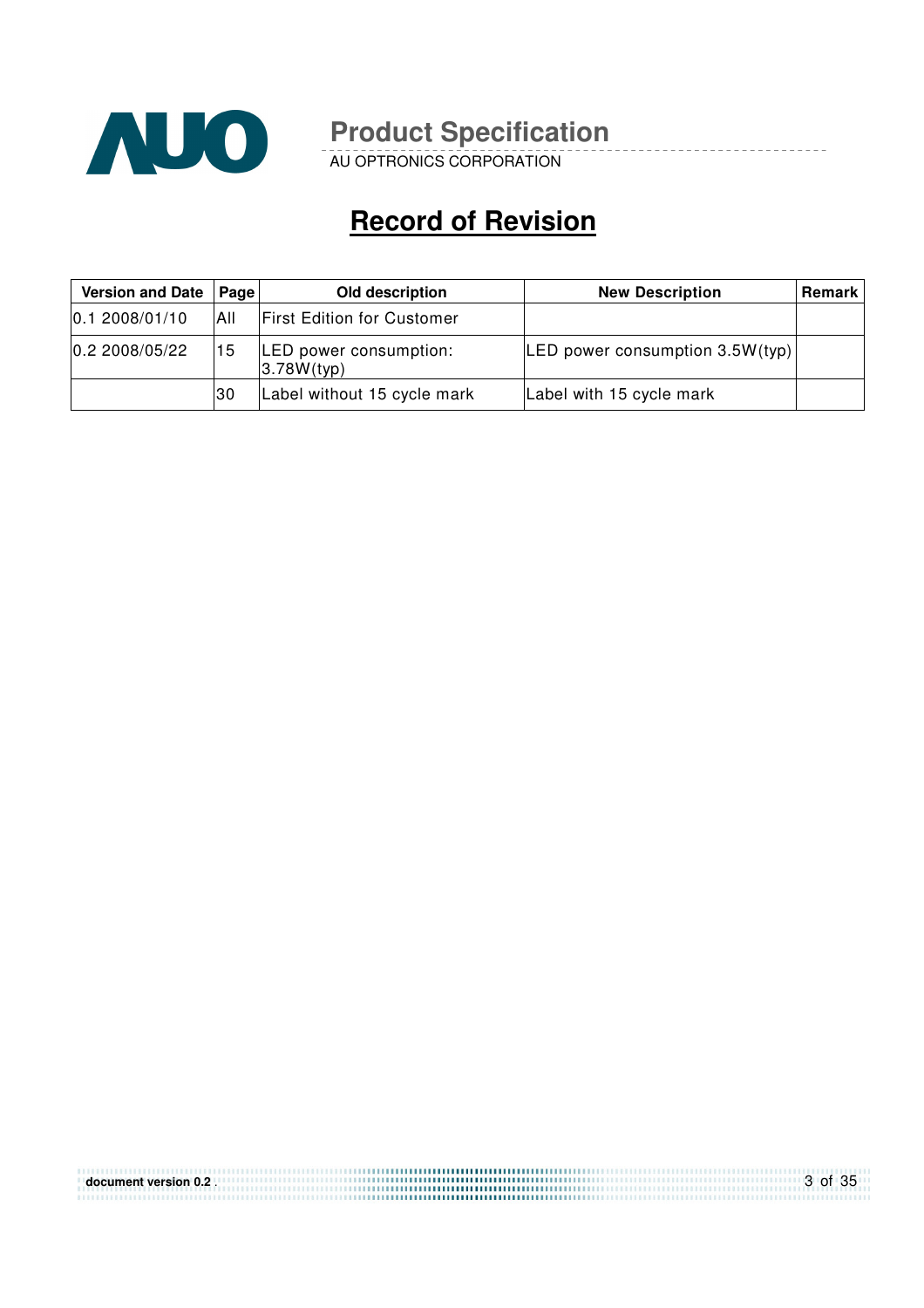

AU OPTRONICS CORPORATION

### **1. Handling Precautions**

- 1) Since front polarizer is easily damaged, pay attention not to scratch it.
- 2) Be sure to turn off power supply when inserting or disconnecting from input connector.
- 3) Wipe off water drop immediately. Long contact with water may cause discoloration or spots.
- 4) When the panel surface is soiled, wipe it with absorbent cotton or other soft cloth.
- 5) Since the panel is made of glass, it may break or crack if dropped or bumped on hard surface.
- 6) Since CMOS LSI is used in this module, take care of static electricity and insure human earth when handling.
- 7) Do not open nor modify the Module Assembly.
- 8) Do not press the reflector sheet at the back of the module to any directions.
- 9) At the insertion or removal of the Signal Interface Connector, be sure not to rotate nor tilt the Interface Connector of the TFT Module.
- 11) After installation of the TFT Module into an enclosure (Notebook PC Bezel, for example), do not twist nor bend the TFT Module even momentary. At designing the enclosure, it should be taken into consideration that no bending/twisting forces are applied to the TFT Module from outside. Otherwise the TFT Module may be damaged.
- 12) Small amount of materials having no flammability grade is used in the LCD module. The LCD module should be supplied by power complied with requirements of Limited Power Source (IEC60950 or UL1950), or be applied exemption.
- 13)Disconnecting power supply before handling LCD modules, it can prevent electric shock, DO NOT TOUCH the electrode parts, cables, connectors and LED circuit part of TFT module that a LED light bar build in as a light source of back light unit. It can prevent electrostic breakdown.

........................... ,,,,,,,,,,,,,,,,,,,,,,,,,,,,,,,,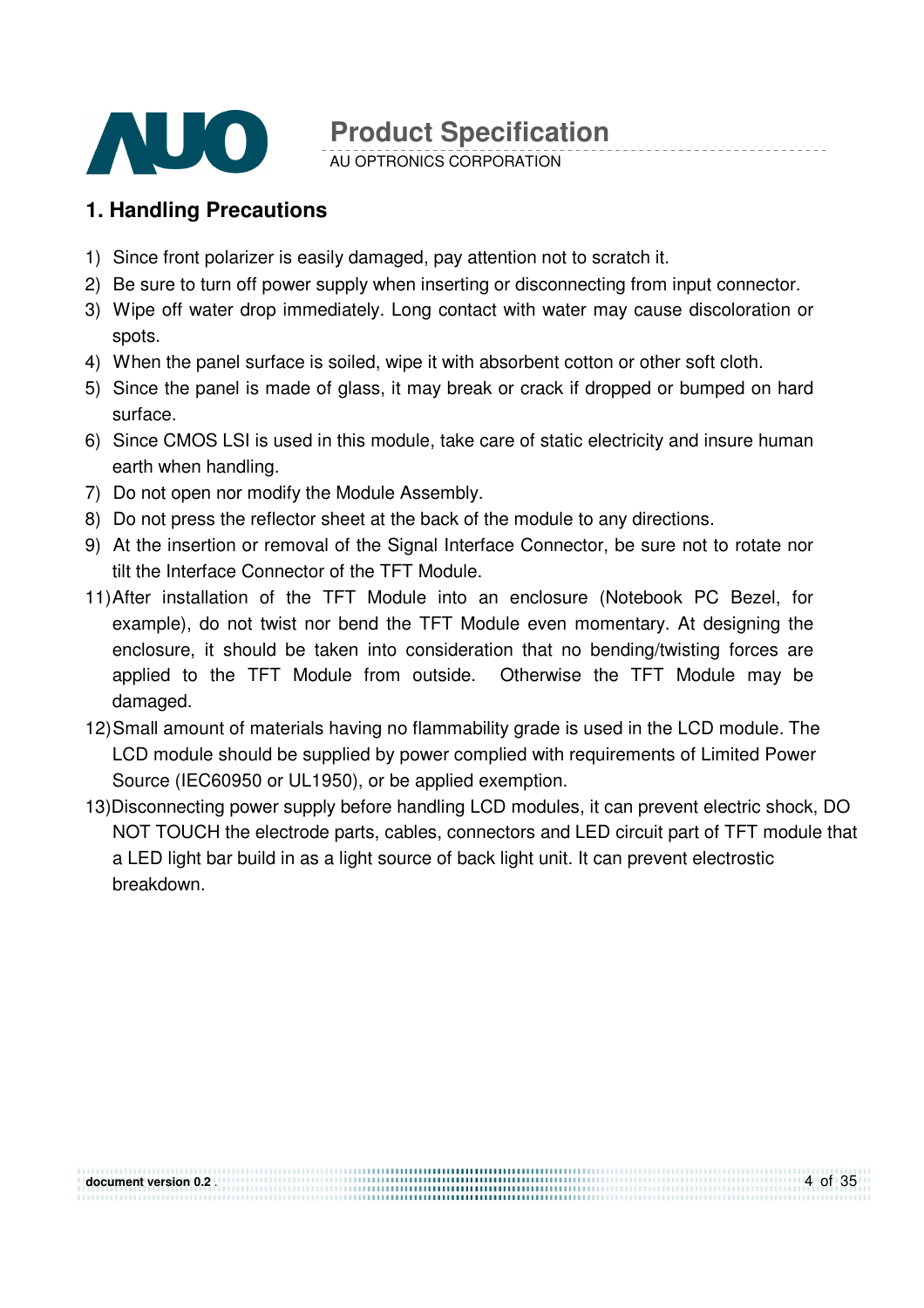

AU OPTRONICS CORPORATION

### **2. General Description**

B121EW09 V1 is a Color Active Matrix Liquid Crystal Display composed of a TFT LCD panel, a driver circuit, and LED backlight system. The screen format is intended to support the WXGA (1280(H) x 800(V)) screen and 262k colors (RGB 6-bits data driver) with LED backlight driving circuit. All input signals are LVDS interface compatible.

B121EW09 V1 is designed for a display unit of notebook style personal computer and industrial machine.

### **2.1 General Specification**

The following items are characteristics summary on the table at 25  $\degree$ C condition:

| <b>Items</b>                                             | <b>Unit</b> |                                                                       | <b>Specifications</b> |       |     |
|----------------------------------------------------------|-------------|-----------------------------------------------------------------------|-----------------------|-------|-----|
| Screen Diagonal                                          | [mm]        | $307.9$ (W")                                                          |                       |       |     |
| <b>Active Area</b>                                       | [mm]        | 261.12(H) X 163.2(V)                                                  |                       |       |     |
| Pixels H x V                                             |             | 1280x3(RGB) x 800                                                     |                       |       |     |
| <b>Pixel Pitch</b>                                       | [mm]        | 0.204X0.204                                                           |                       |       |     |
| <b>Pixel Arrangement</b>                                 |             | R.G.B. Vertical Stripe                                                |                       |       |     |
| Display Mode                                             |             | <b>Normally White</b>                                                 |                       |       |     |
| White Luminance (ILED=20mA)<br>Note: ILED is LED current | [ $cd/m2$ ] | 200 typ. (5 points average)<br>170 min. (5 points average)<br>(Note1) |                       |       |     |
| <b>Luminance Uniformity</b>                              |             | 1.25 max. (5 points)                                                  |                       |       |     |
| <b>Contrast Ratio</b>                                    |             | 400 typ                                                               |                       |       |     |
| <b>Response Time</b>                                     | [ms]        | 16 typ / 25 Max                                                       |                       |       |     |
| Nominal Input Voltage VDD                                | [Volt]      | $+3.3$ typ.                                                           |                       |       |     |
| <b>Power Consumption</b>                                 | [Watt]      | 4.5 max. (Include Logic and Black Light power)                        |                       |       |     |
| Weight                                                   | [Grams]     | 270 max.                                                              |                       |       |     |
| <b>Physical Size</b>                                     | [mm]        |                                                                       |                       | W     | Τ   |
|                                                          |             | Max                                                                   | 276.3                 | 178.6 | 5.2 |
|                                                          |             | Typical                                                               | 275.8                 | 178   |     |
|                                                          |             | Min                                                                   | 275.3                 |       |     |
| <b>Electrical Interface</b>                              |             | 1 channel LVDS                                                        |                       |       |     |
| <b>Surface Treatment</b>                                 |             | Anti-Glare                                                            |                       |       |     |

5 of 35 **document version 0.2** . ,,,,,,,,,,,,,,,,,,,,,,,,, ,,,,,,,,,,,,,,,,,,,,,,,,,,,,,,,,,,,,,,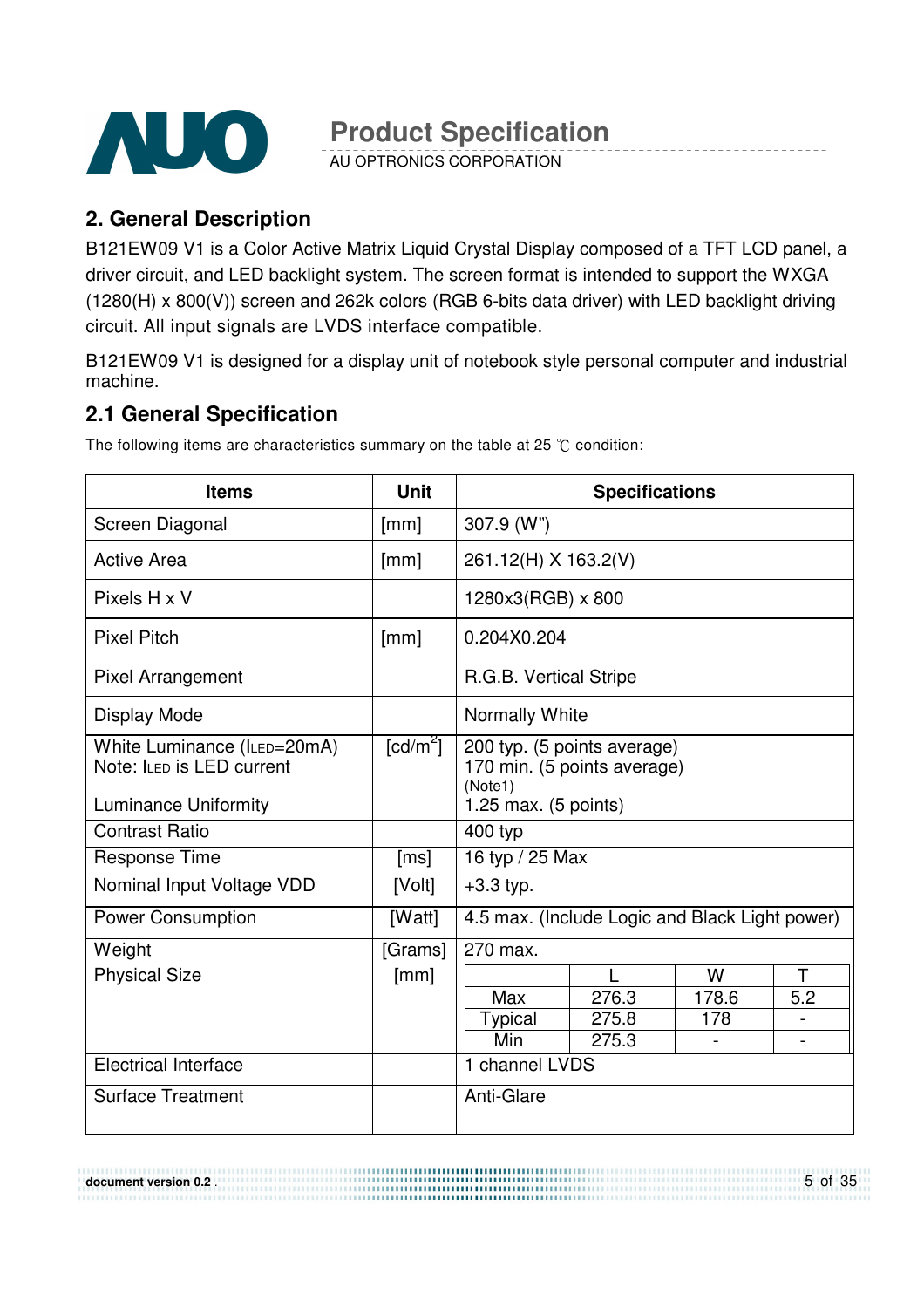

AU OPTRONICS CORPORATION

| <b>Support Color</b>                                             |                          | 262K colors (RGB 6-bit)      |
|------------------------------------------------------------------|--------------------------|------------------------------|
| <b>Temperature Range</b><br>Operating<br>Storage (Non-Operating) | $\rm [^{\circ}C]$<br>ΰCĪ | 0 to $+50$<br>$-20$ to $+65$ |
| <b>RoHS Compliance</b>                                           |                          | <b>RoHS Compliance</b>       |

### **2.2 Optical Characteristics**

The optical characteristics are measured under stable conditions at 25 $\degree$ C (Room Temperature) :

| Item                                | <b>Unit</b>          | <b>Conditions</b>              | Min.  | Typ.           | Max.  | <b>Note</b> |
|-------------------------------------|----------------------|--------------------------------|-------|----------------|-------|-------------|
| <b>White Luminance</b><br>ILED=20mA | [cd/m <sup>2</sup> ] | 5 points average               | 170   | 200            |       | 1, 4, 5.    |
| <b>Viewing Angle</b>                | [degree]             | <b>Horizontal</b>              | 40    | 45             |       | 4,9         |
|                                     | [degree]             | (Right)<br>$CR = 10$<br>(Left) | 40    | 45             |       |             |
|                                     | [degree]             | <b>Vertical</b>                | 10    | 15             |       |             |
|                                     | [degree]             | (Upper)<br>$CR = 10$ (Lower)   | 30    | 35             |       |             |
| Luminance<br><b>Uniformity</b>      |                      | <b>5 Points</b>                |       |                | 1.25  | 1,3,4       |
| Luminance<br><b>Uniformity</b>      |                      | <b>13 Points</b>               |       |                | 1.50  | 2,3,4       |
| <b>CR: Contrast Ratio</b>           |                      | <b>DCR:Off</b>                 | 300   | 400            |       | 4,6         |
| <b>Cross talk</b>                   | %                    |                                |       |                | 4     | 4,7         |
| <b>Response Time</b>                | [msec]               | <b>Rising</b>                  |       | $\blacksquare$ |       | 4,8         |
|                                     | [msec]               | <b>Falling</b>                 |       |                |       |             |
|                                     | [msec]               | <b>Rising + Falling</b>        |       | 16             | 25    |             |
|                                     |                      | <b>Red x</b>                   | 0.529 | 0.559          | 0.589 | 4,9         |
|                                     |                      | <b>Red y</b>                   | 0.318 | 0.348          | 0.378 |             |
| <b>Chromaticity of color</b>        |                      | <b>Green x</b>                 | 0.312 | 0.342          | 0.372 |             |
| <b>Coordinates</b>                  |                      | Green y                        | 0.529 | 0.559          | 0.589 |             |
| (CIE 1931)                          |                      | <b>Blue x</b>                  | 0.12  | 0.15           | 0.18  |             |
|                                     |                      | <b>Blue y</b>                  | 0.078 | 0.108          | 0.138 |             |
|                                     |                      | White x                        | 0.263 | 0.313          | 0.363 |             |
|                                     |                      | White y                        | 0.279 | 0.329          | 0.379 |             |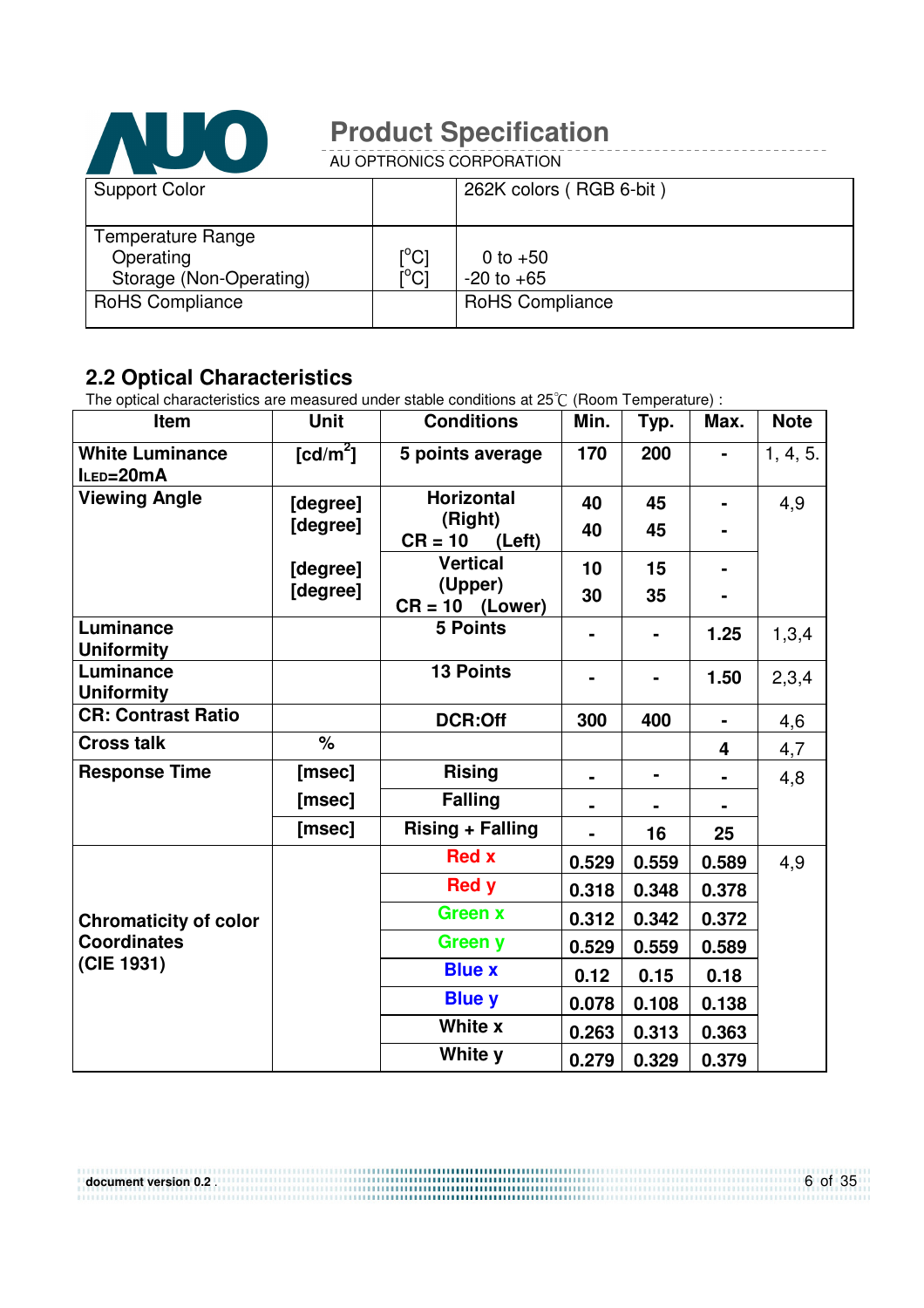

AU OPTRONICS CORPORATION

Note 1: 5 points position (Ref: Active area)



Note 2: 13 points position (Ref: Active area)



Note 3: The luminance uniformity of 5 or13 points is defined by dividing the maximum luminance values by the minimum test point luminance

|                          | Maximum Brightness of five points |                                       |
|--------------------------|-----------------------------------|---------------------------------------|
| $\delta$ W5              |                                   | Minimum Brightness of five points     |
|                          |                                   | Maximum Brightness of thirteen points |
| $\delta$ W <sub>13</sub> |                                   | Minimum Brightness of thirteen points |

Note 4: Measurement method

7 of 35 **document version 0.2** .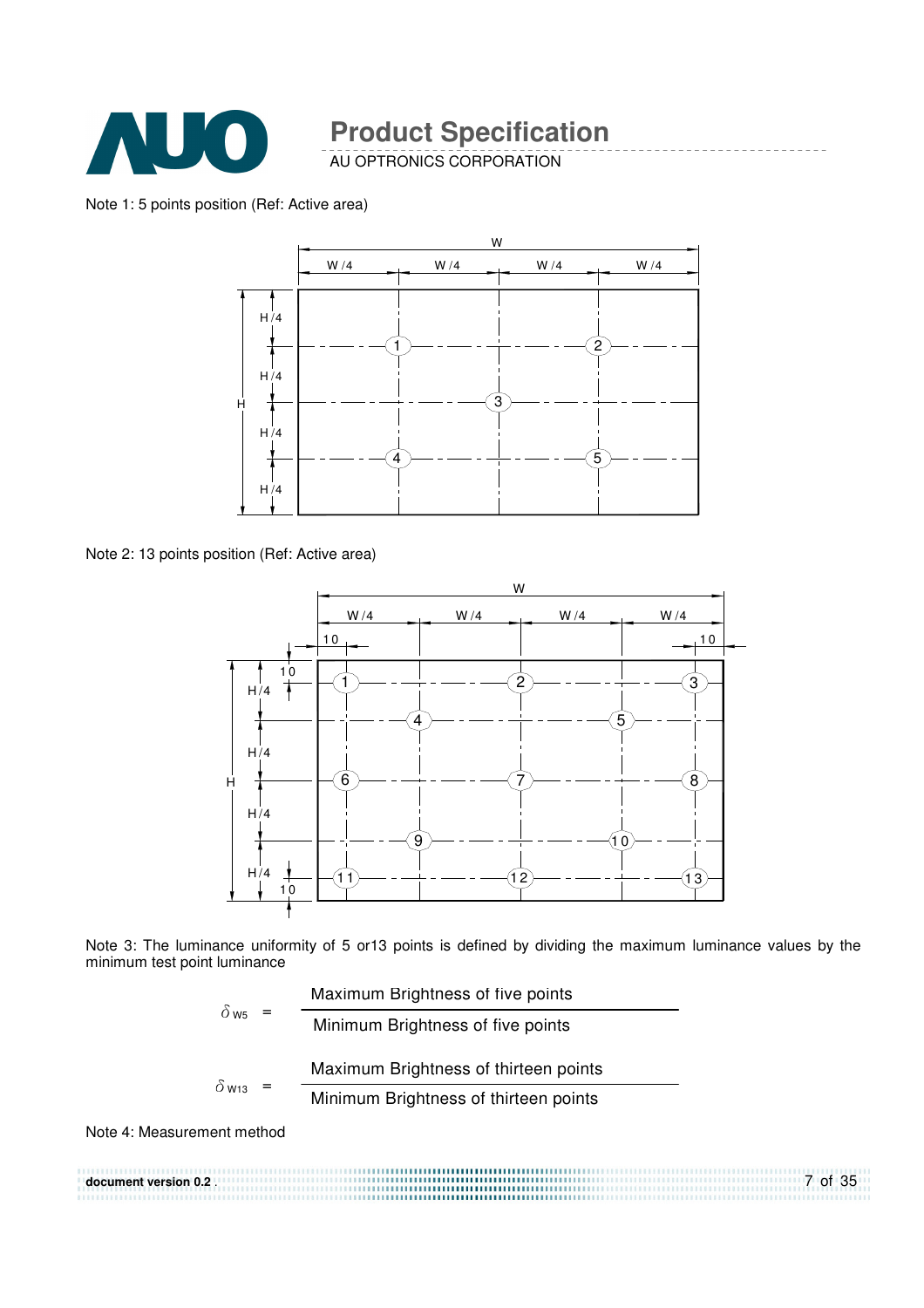

AU OPTRONICS CORPORATION

The LCD module should be stabilized at given temperature for 30 minutes to avoid abrupt temperature change during measuring. In order to stabilize the luminance, the measurement should be executed after lighting Backlight for 30 minutes in a stable, windless and dark room.



Center of the screen

Note  $5$ : Definition of Average Luminance of White  $(Y_1)$ :

Measure the luminance of gray level 63 at 5 points  $Y_L = [L (1) + L (2) + L (3) + L (4) + L (5)] / 5$ L (x) is corresponding to the luminance of the point X at Figure in Note (1).

Note 6: Definition of contrast ratio:

Contrast ratio is calculated with the following formula.

Contrast ratio  $(CR)$ =  $\frac{Brightness on the "White" state}$ Brightness on the "Black" state

Note 7: Definition of Cross Talk (CT)

 $CT = |Y_B - Y_A| / Y_A \times 100$  (%)

Where

YA = Luminance of measured location without gray level 0 pattern (cd/m2)

| document version 0.2. | 8 of 35 |
|-----------------------|---------|
|                       |         |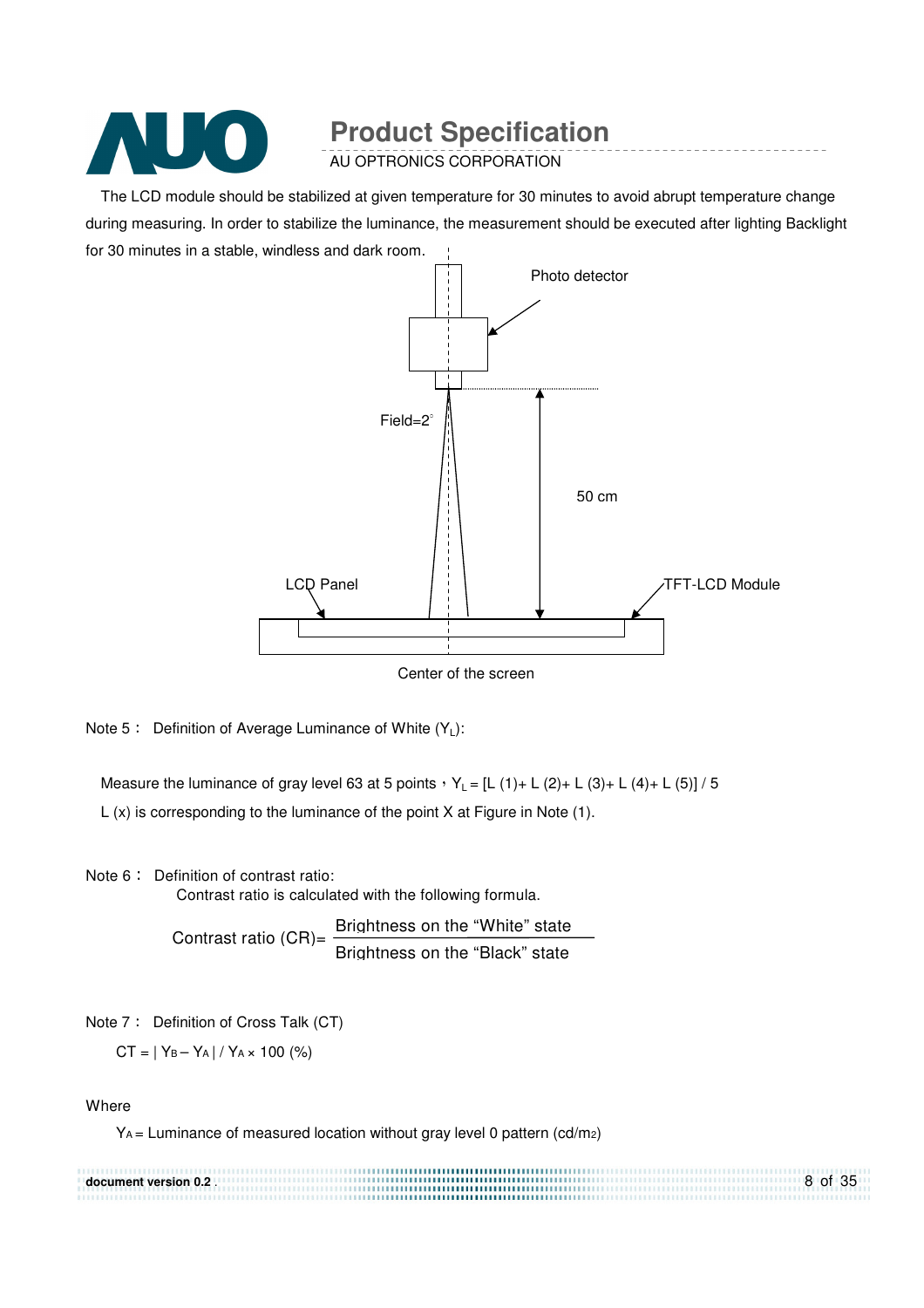

Note 8: Definition of response time:

The output signals of BM-7 or equivalent are measured when the input signals are changed from "Black" to "White" (falling time) and from "White" to "Black" (rising time), respectively. The response time interval between the 10% and 90% of amplitudes. Refer to figure as below.



| document version 0.2 | 9 of 35 |
|----------------------|---------|
|                      |         |
|                      |         |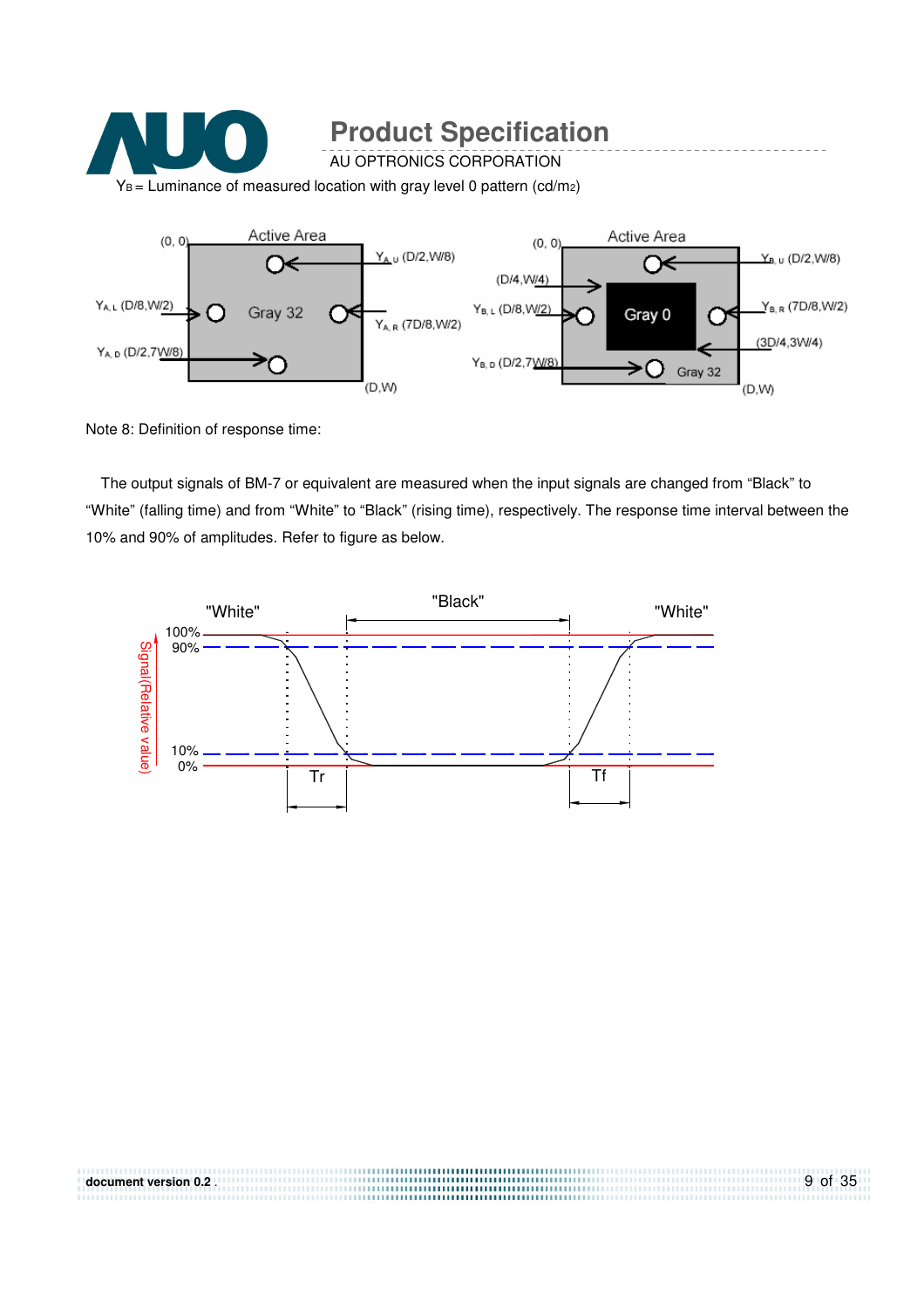

AU OPTRONICS CORPORATION

Note 8. Definition of viewing angle

Viewing angle is the measurement of contrast ratio  $\geq$  10, at the screen center, over a 180° horizontal and 180° vertical range (off-normal viewing angles). The 180° viewing angle range is broken down as follows; 90° (θ) horizontal left and right and 90° (Φ) vertical, high (up) and low (down). The measurement direction is typically perpendicular to the display surface with the screen rotated about its center to develop the desired measurement viewing angle.



| document version 0.2. | $10$ of 35 |
|-----------------------|------------|
|                       |            |
|                       |            |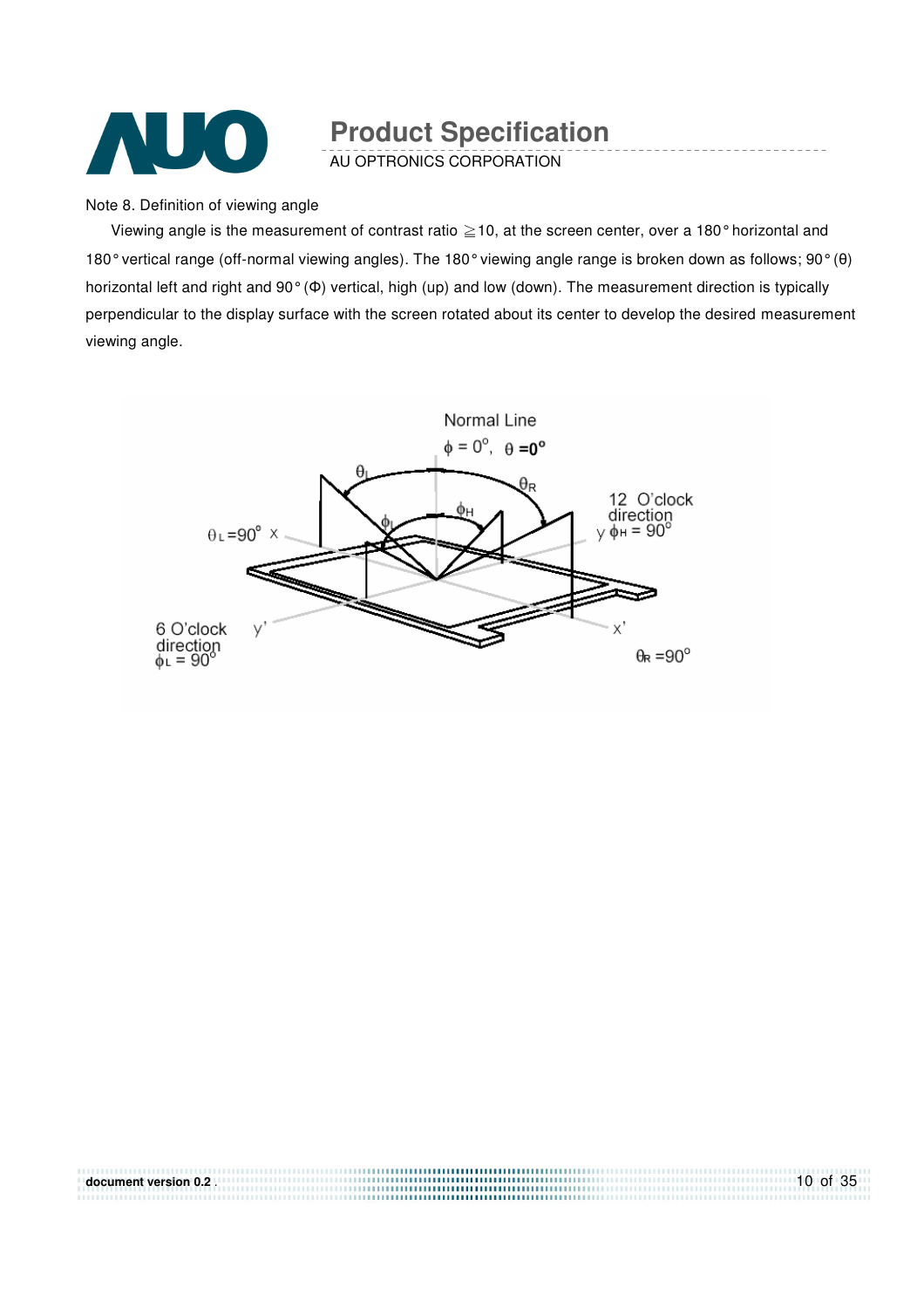

AU OPTRONICS CORPORATION

#### **3. Functional Block Diagram**

The following diagram shows the functional block of the 12.1 inches wide Color TFT/LCD 40 Pin (One ch/connector Module:



| document version 0.2. | 11 of 35 |
|-----------------------|----------|
|                       |          |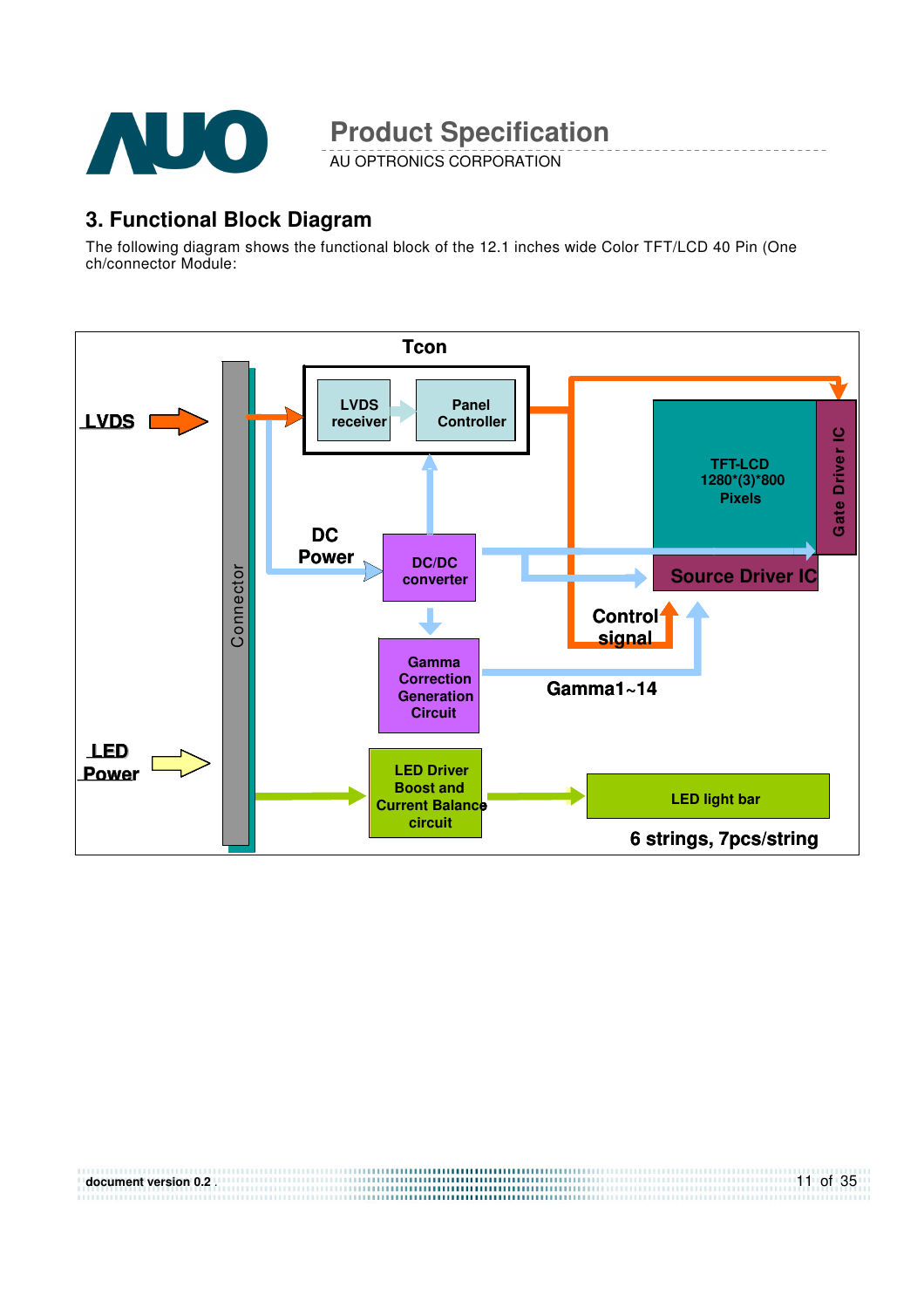

AU OPTRONICS CORPORATION

### **4. Absolute Maximum Ratings**

An absolute maximum rating of the module is as following:

#### **4.1 Absolute Ratings of TFT LCD Module**

| Item                    | <b>Symbol</b> | Min  | Max  | Unit   | <b>Conditions</b> |
|-------------------------|---------------|------|------|--------|-------------------|
| Logic/LCD Drive Voltage | Vin           | −∪.ບ | +4.0 | [Volt] | Note 1 m          |

#### **4.2 Absolute Ratings of Backlight Unit**

| Item                       | Svmbol           | Min                      | Max             | Unit        | <b>Conditions</b> |
|----------------------------|------------------|--------------------------|-----------------|-------------|-------------------|
| <b>LED Driving Voltage</b> | VLED             | $\overline{\phantom{0}}$ | 36 (Row Output) | <b>Volt</b> | Note 1,2,3        |
| <b>LED Driving Current</b> | <sup>I</sup> LED | $\overline{\phantom{0}}$ | 30 (Row Output) | [mA] rms    | Note 1,2,3        |

#### **4.3 Absolute Ratings of Environment**

| Item                         | Symbol     | Min   | Max   | Unit                                    | <b>Conditions</b> |
|------------------------------|------------|-------|-------|-----------------------------------------|-------------------|
| <b>Operating Temperature</b> | TOP        |       | $+50$ | $\mathsf{I}^\circ\mathsf{C}$            | Note 4            |
| <b>Operation Humidity</b>    | <b>HOP</b> | 8     | 95    | [%RH]                                   | Note 4            |
| Storage Temperature          | TST        | $-20$ | $+65$ | $\mathsf{I}^\circ\mathsf{C} \mathsf{I}$ | Note 4            |
| <b>Storage Humidity</b>      | HST        | 5     | 95    | [%RH]                                   | Note 4            |

Note 1: At Ta (25°C)

Note 2: Permanent damage to the device may occur if exceed maximum values

Note 3: LED specification refer to section 5.2

#### **Note 4: For quality performance, please refer to AUO IIS (Incoming Inspection Standard)**.



12 of 35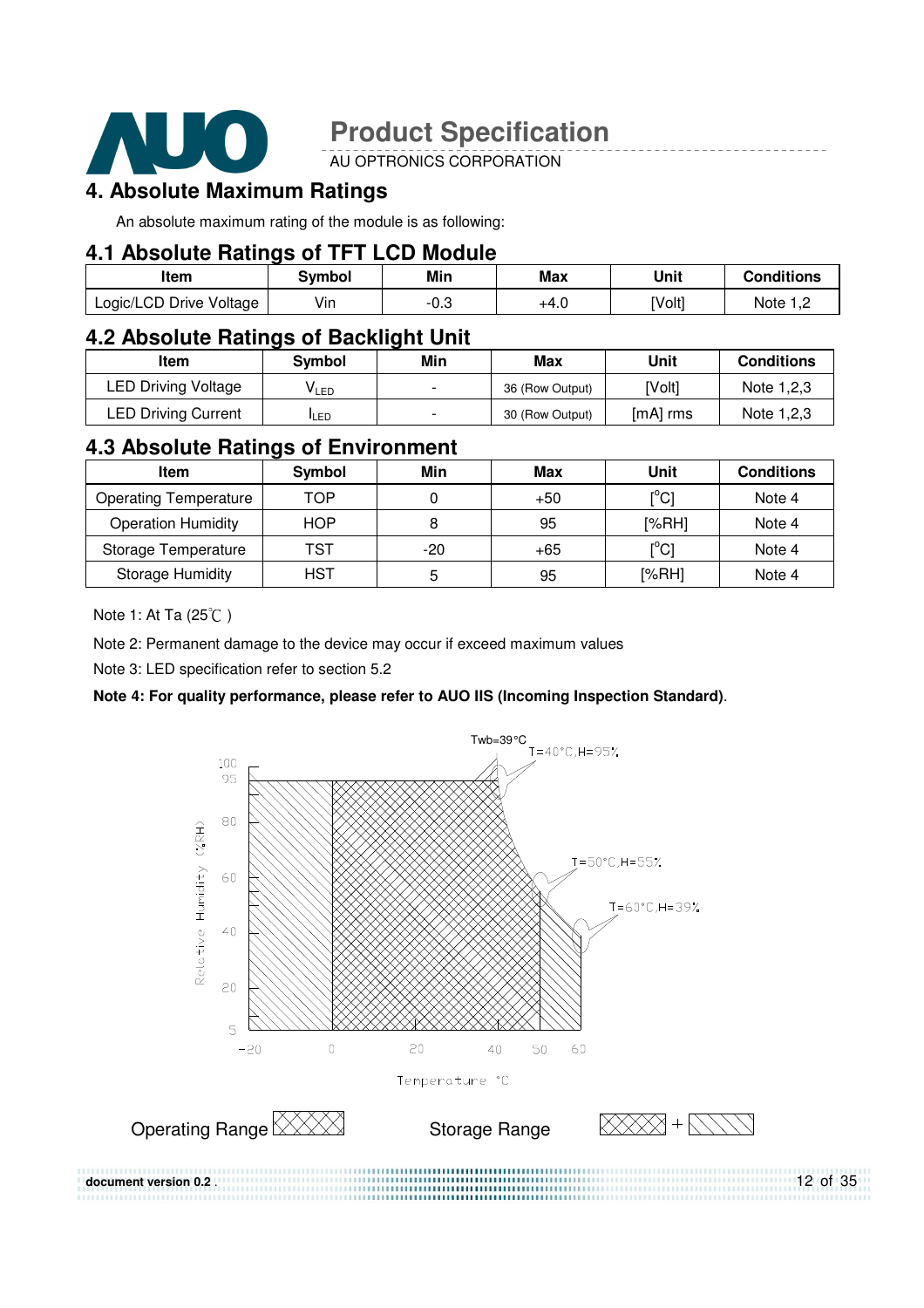

AU OPTRONICS CORPORATION

### **5. Electrical characteristics**

#### **5.1 TFT LCD Module**

#### **5.1.1 Power Specification**

Input power specifications are as follows;

| <b>Symble</b> | <b>Parameter</b>                                      | Min | Typ | <b>Max</b> | <b>Units</b>  | <b>Note</b> |
|---------------|-------------------------------------------------------|-----|-----|------------|---------------|-------------|
| <b>VDD</b>    | Logic/LCD Drive<br>Voltage                            | 3.0 | 3.3 | 3.6        | [Volt]        |             |
| <b>PDD</b>    | <b>VDD Power</b>                                      |     |     | TBD        | [Watt]        | Note 1/2    |
| <b>IDD</b>    | <b>IDD Current</b>                                    | ۰   | TBD | TBD        | [mA]          | Note $1/2$  |
| <b>IRush</b>  | <b>Inrush Current</b>                                 |     |     | 2000       | [mA]          | Note 3      |
| <b>VDDrp</b>  | Allowable<br>Logic/LCD Drive<br><b>Ripple Voltage</b> |     |     | TBD        | [mV]<br>$p-p$ |             |

Note 1 : Maximum Measurement Condition : Black Pattern

Note 2 Typical Measurement Condition: Mosaic Pattern

Note 3: Measure Condition

**document version 0.2** .





**Vin rising time** 

13 of 35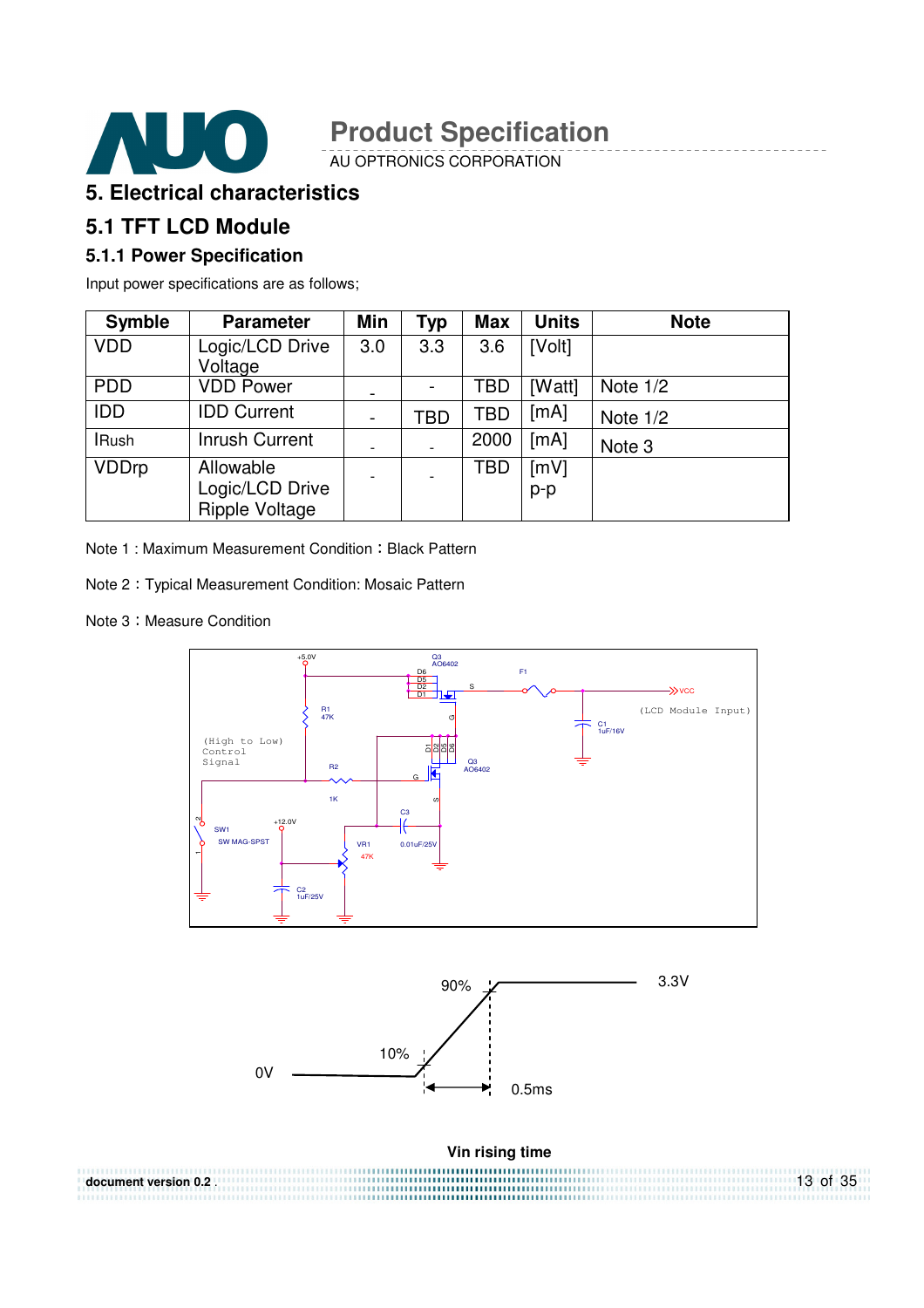

AU OPTRONICS CORPORATION

#### **5.1.2 Signal Electrical Characteristics**

Input signals shall be low or High-impedance state when VDD is off.

It is recommended to refer the specifications of THC63LVDF84A (Thine Electronics Inc.) in detail.

Signal electrical characteristics are as follows;

| <b>Parameter</b> | <b>Condition</b>                                 | Min    | <b>Max</b> | Unit |
|------------------|--------------------------------------------------|--------|------------|------|
| Vth              | Differential Input High<br>Threshold (Vcm=+1.2V) |        | 100        | [mV] |
| Vtl              | Differential Input Low<br>Threshold (Vcm=+1.2V)  | $-100$ |            | [mV] |
| Vcm              | Differential Input<br>Common Mode Voltage        | 1.125  | 1.375      | [V]  |

Note: LVDS Signal Waveform

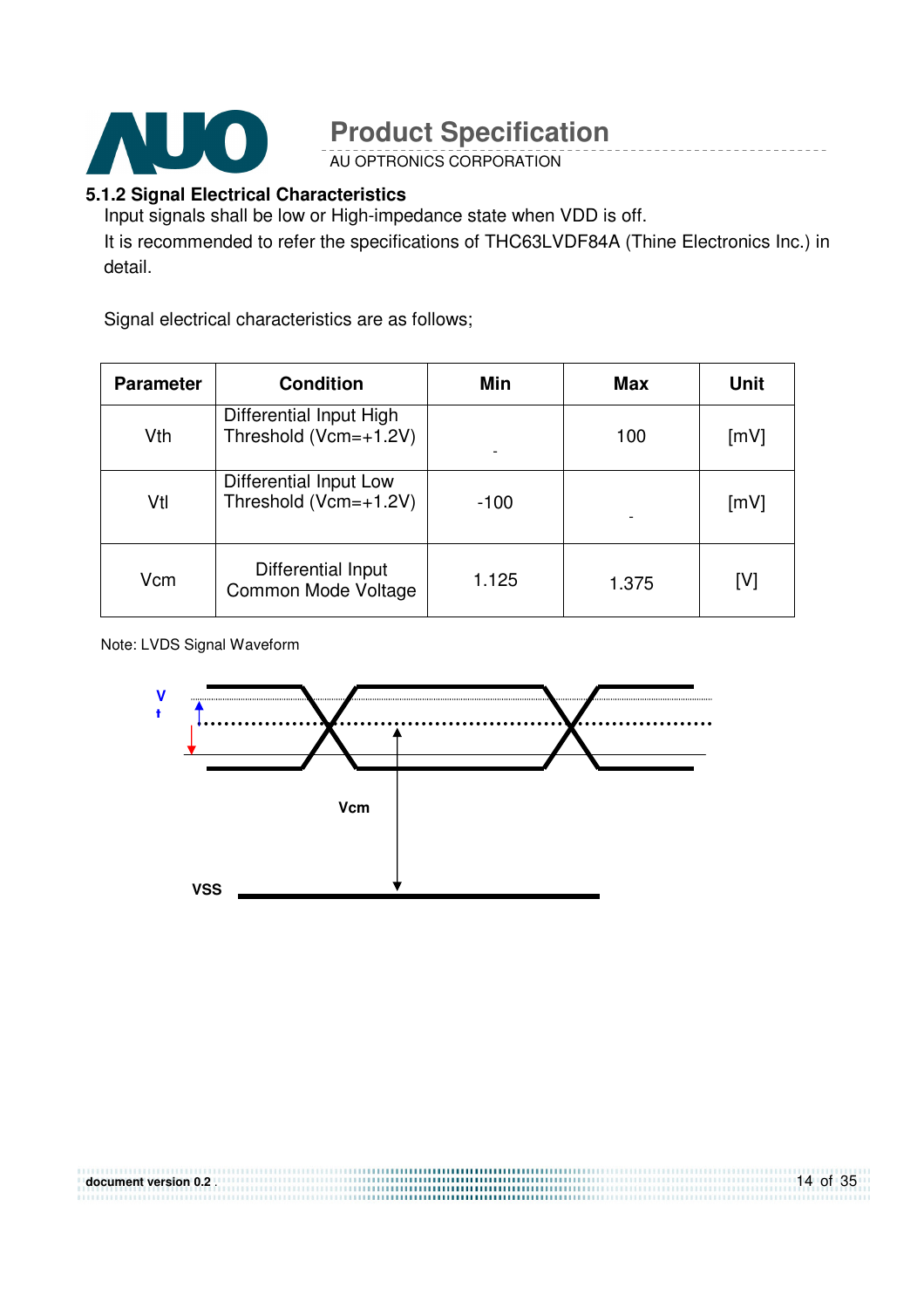

-----------------

AU OPTRONICS CORPORATION

LED Parameter guideline for LED driving selection (Ref. Remark 1)

| <b>Parameter</b>                | <b>Symbol</b> | Min    | <b>Typ</b> | <b>Max</b> | <b>Units</b> | <b>Condition</b>                            |
|---------------------------------|---------------|--------|------------|------------|--------------|---------------------------------------------|
| <b>LED Forward Voltage</b>      | VF            | 2.95   | 3.15       | 3.35       | [Volt]       | $(Ta=25^{\circ}C)$                          |
| <b>LED Forward Current</b>      | ΙF            |        | 20         | 30         | [mA]         | $(Ta=25^{\circ}C)$                          |
| <b>LED Power</b><br>consumption | $P_{LED}$     |        | 3.5        |            | [Watt]       | $(Ta=25^{\circ}C)$<br>Note 1                |
| <b>LED Life-Time</b>            | N/A           | 10,000 |            |            | Hour         | (Ta=25℃)<br>I <sub>F</sub> =20 mA<br>Note 2 |

**Note 1:** Calculator value for reference IF×VF =P

**Note 2:** The LED life-time define as the estimated time to 50% degradation of initial luminous.

| document version 0.2. | 15 of 35 |
|-----------------------|----------|
|                       |          |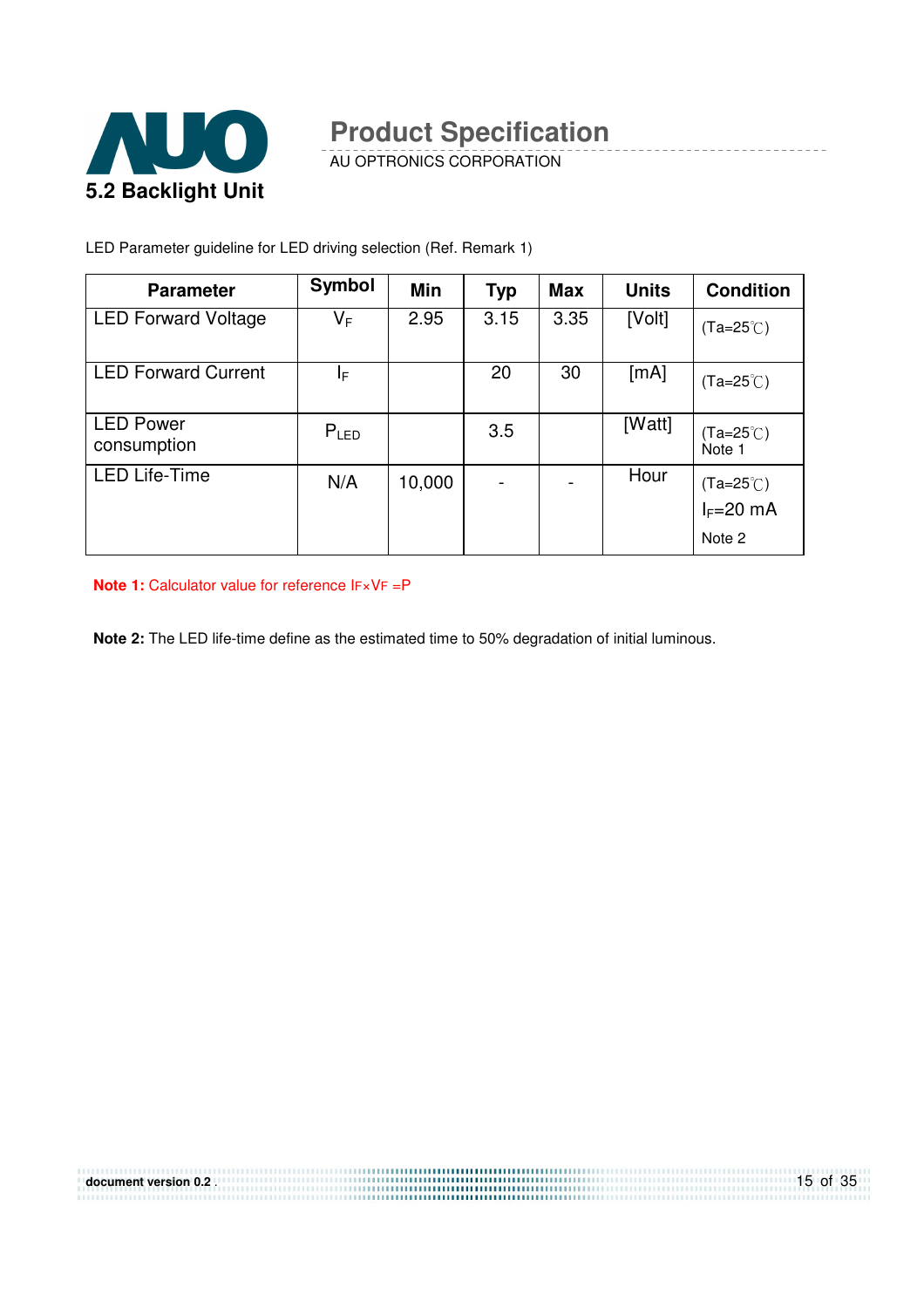

### **6. Signal Characteristic**

### **6.1 Pixel Format Image**

Following figure shows the relationship of the input signals and LCD pixel format.

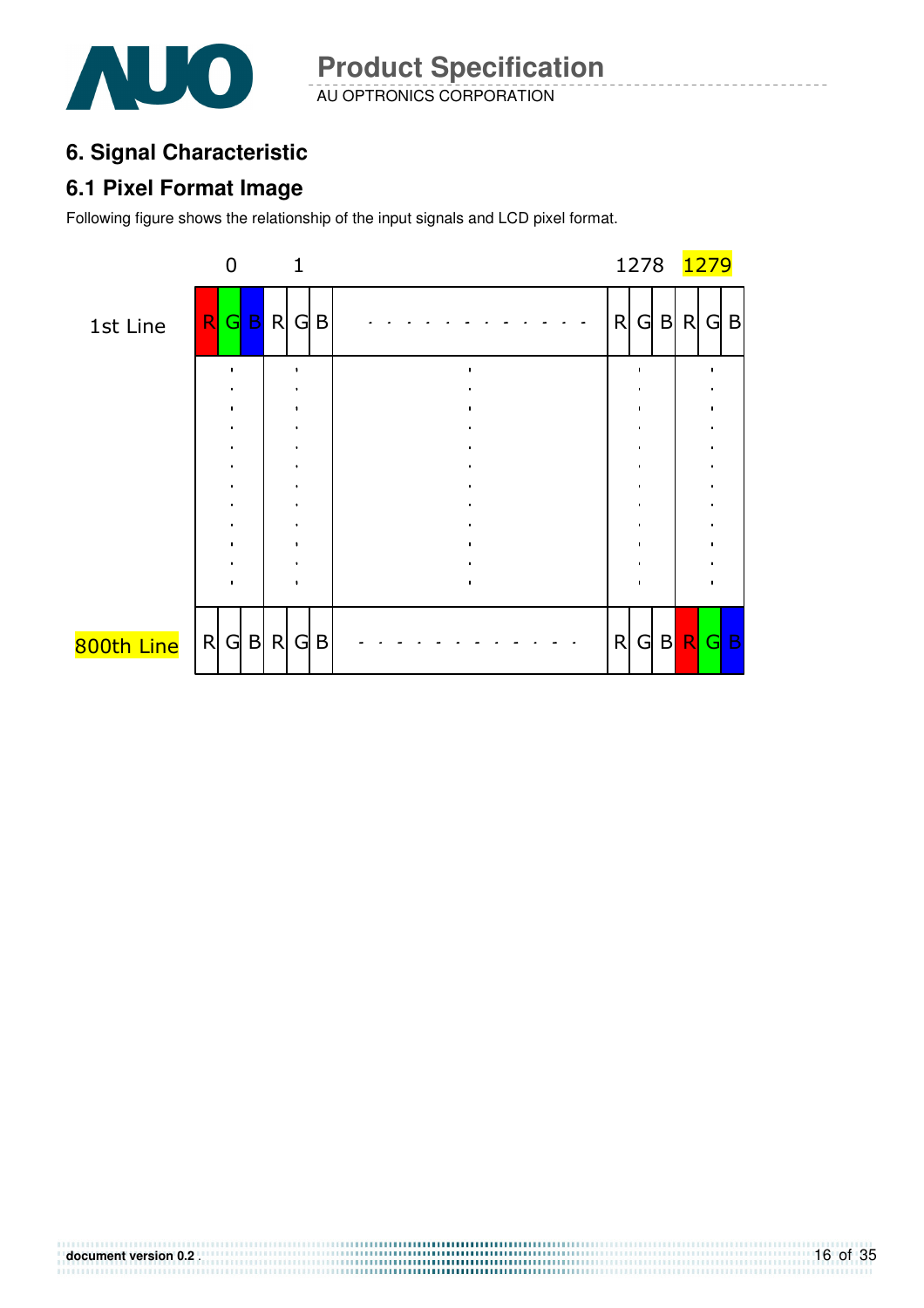

**document version 0.2** .

**Product Specification** 

AU OPTRONICS CORPORATION

### **6.2 The input data format**



| <b>Signal Name</b> | <b>Description</b>               |                                                                         |
|--------------------|----------------------------------|-------------------------------------------------------------------------|
| R <sub>5</sub>     | Red Data 5 (MSB)                 | Red-pixel Data                                                          |
| R <sub>4</sub>     | Red Data 4                       | Each red pixel's brightness data consists of                            |
| R <sub>3</sub>     | Red Data 3                       | these 6 bits pixel data.                                                |
| R <sub>2</sub>     | Red Data 2                       |                                                                         |
| R1                 | Red Data 1                       |                                                                         |
| R <sub>0</sub>     | Red Data 0 (LSB)                 |                                                                         |
|                    |                                  |                                                                         |
|                    | Red-pixel Data                   |                                                                         |
| G <sub>5</sub>     | Green Data 5 (MSB)               | Green-pixel Data                                                        |
| G <sub>4</sub>     | Green Data 4                     | Each green pixel's brightness data consists of                          |
| G <sub>3</sub>     | Green Data 3                     | these 6 bits pixel data.                                                |
| G <sub>2</sub>     | Green Data 2                     |                                                                         |
| G1                 | Green Data 1                     |                                                                         |
| G <sub>0</sub>     | Green Data 0 (LSB)               |                                                                         |
|                    |                                  |                                                                         |
| <b>B5</b>          | Green-pixel Data                 |                                                                         |
| <b>B4</b>          | Blue Data 5 (MSB)<br>Blue Data 4 | <b>Blue-pixel Data</b><br>Each blue pixel's brightness data consists of |
| B <sub>3</sub>     | <b>Blue Data 3</b>               | these 6 bits pixel data.                                                |
| <b>B2</b>          | <b>Blue Data 2</b>               |                                                                         |
| <b>B1</b>          | <b>Blue Data 1</b>               |                                                                         |
| B <sub>0</sub>     | Blue Data 0 (LSB)                |                                                                         |
|                    |                                  |                                                                         |
|                    | <b>Blue-pixel Data</b>           |                                                                         |
| <b>RxCLKIN</b>     | Data Clock                       | The typical frequency is 69.3 MHZ. The signal is                        |
|                    |                                  | used to strobe the pixel data and DE signals. All                       |
|                    |                                  | pixel data shall be valid at the falling edge when                      |
|                    |                                  | the DE signal is high.                                                  |
| DE                 | <b>Display Timing</b>            | This signal is strobed at the falling edge of                           |
|                    |                                  | RxCLKIN. When the signal is high, the pixel data                        |
|                    |                                  | shall be valid to be displayed.                                         |
| VS                 | <b>Vertical Sync</b>             | The signal is synchronized to RxCLKIN.                                  |
| <b>HS</b>          | <b>Horizontal Sync</b>           | The signal is synchronized to RxCLKIN.                                  |

Note: Output signals from any system shall be low or High-impedance state when VDD is off.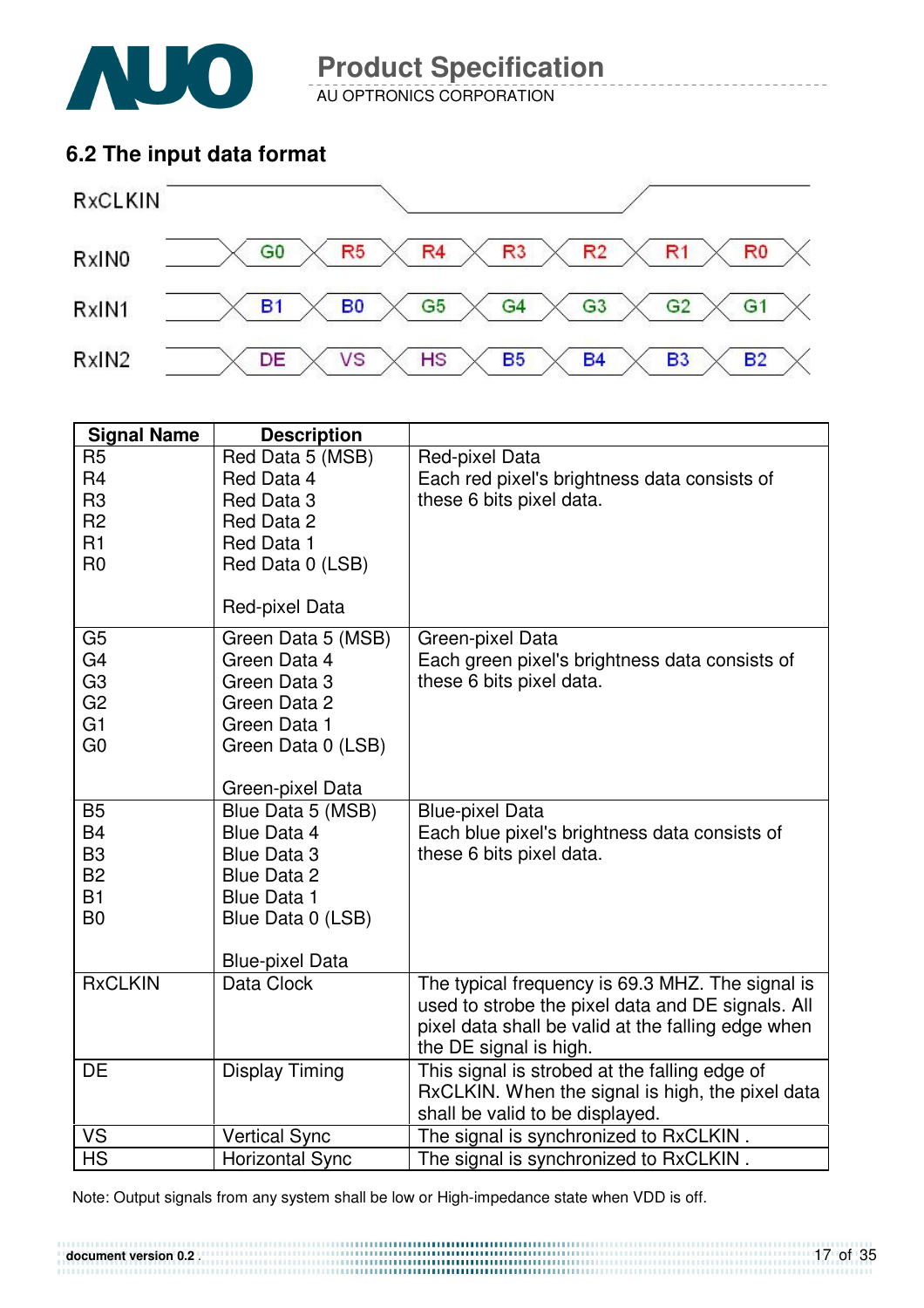

### **6.3 Signal Description/Pin Assignment**

LVDS is a differential signal technology for LCD interface and high speed data transfer device.

| PIN#           | Symbol               | Function                                         |
|----------------|----------------------|--------------------------------------------------|
| 1              | GND                  | Ground                                           |
| $\overline{2}$ | <b>VDD</b>           | +3.3V Power Supply                               |
| 3              | VDD                  | +3.3V Power Supply                               |
| 4              | V <sub>EDID</sub>    | +3.3V EDID Power                                 |
| 5              | NC                   | No Connection (Reserve for AUO test)             |
| 6              | CLK <sub>EDID</sub>  | EDID Clock Input                                 |
| 7              | DATA <sub>EDID</sub> | EDID Data Input                                  |
| $\overline{8}$ | RxIN0-               | -LVDS differential data input (R0-R5, G0)        |
| 9              | RxIN0+               | +LVDS differential data input (R0-R5, G0)        |
| 10             | GND                  | Ground                                           |
| 11             | RxIN1-               | -LVDS differential data input(G1-G5, B0-B1)      |
| 12             | RxIN1+               | +LVDS differential data input(G1-G5, B0-B1)      |
| 13             | GND                  | Ground                                           |
| 14             | RxIN2-               | -LVDS differential data input(B2-B5, HS, VS, DE) |
| 15             | RxIN2+               | +LVDS differential data input(B2-B5, HS, VS, DE) |
| 16             | GND                  | Ground                                           |
| 17             | RXCLKIN-             | -LVDS differential clock input                   |
| 18             | RxCLKIN+             | +LVDS differential clock input                   |
| 19             | GND                  | Ground                                           |
| 20             | NC                   | No Connection (Reserve for AUO test)             |
| 21             | NC.                  | No Connection (Reserve for AUO test)             |
| 22             | GND                  | Ground                                           |
| 23             | NC                   | No Connection (Reserve for AUO test)             |
| 24             | NC                   | No Connection (Reserve for AUO test)             |
| 25             | GND                  | Ground                                           |
| 26             | NC                   | No Connection (Reserve for AUO test)             |
| 27             | NC                   | No Connection (Reserve for AUO test)             |
| 28             | NC                   | No Connection (Reserve for AUO test)             |
| 29             | NC                   | No Connection (Reserve for AUO test)             |
| 30             | NC                   | No Connection (Reserve for AUO test)             |
| 31             | <b>VLED_GND</b>      | <b>LED Ground</b>                                |
| 32             | <b>VLED GND</b>      | <b>LED Ground</b>                                |
| 33             | <b>VLED_GND</b>      | <b>LED Ground</b>                                |
| 34             | VLED                 | LED Power Supply 7V-20V                          |
| 35             | <b>VLED</b>          | <b>LED Power Supply 7V-20V</b>                   |
| 36             | <b>VLED</b>          | <b>LED Power Supply 7V-20V</b>                   |
| 37             | <b>VLED</b>          | <b>LED Power Supply 7V-20V</b>                   |
| 38             | <b>PWMIN</b><br>s    | <b>System PWM signal Input</b>                   |
| 39             | <b>LED EN</b>        | LED enable pin (+3V input)                       |
| 40             | <b>NC</b>            | No Connect (Reserve for AUO test)                |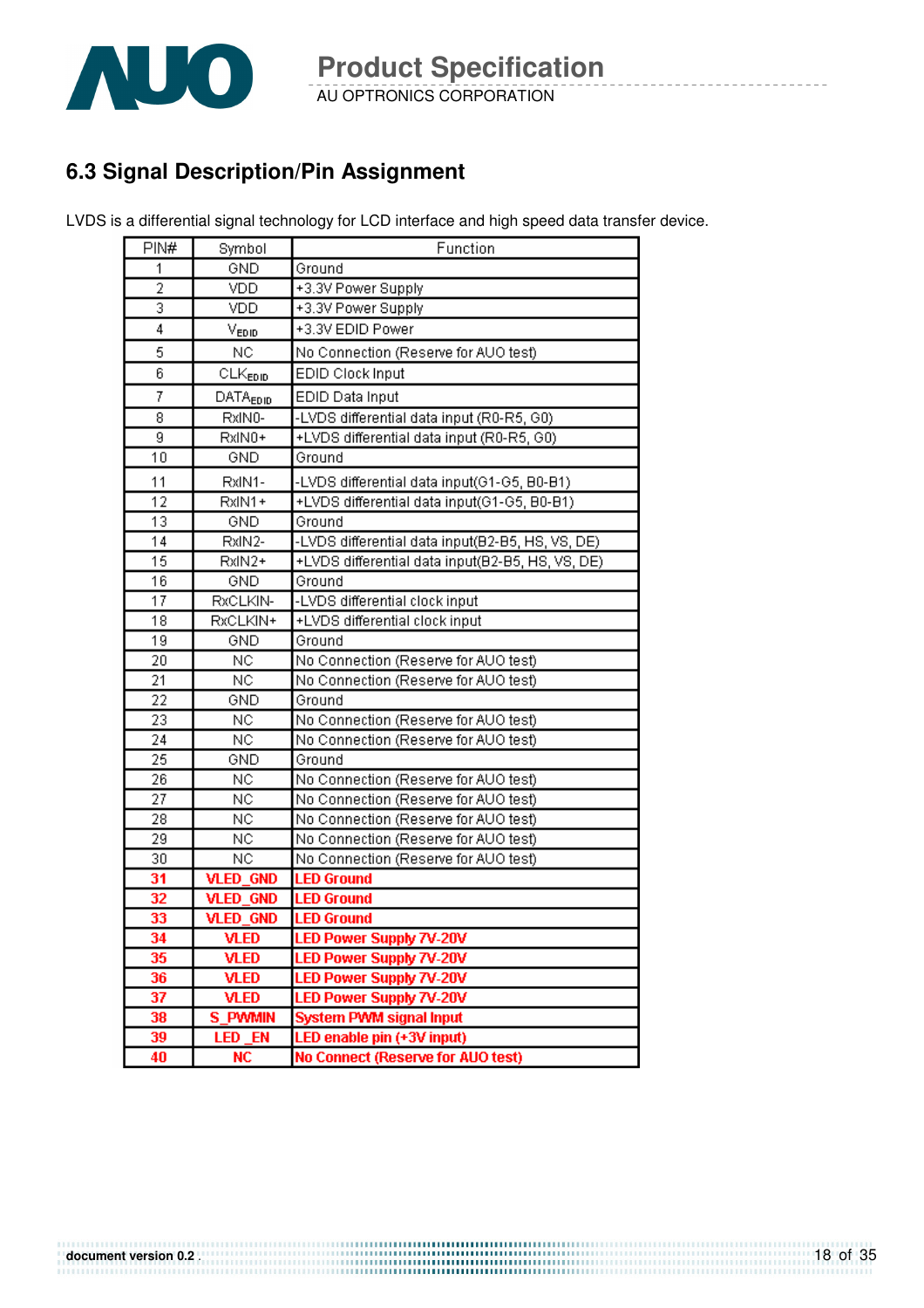

AU OPTRONICS CORPORATION

#### side



Note2: Input signals shall be low or High-impedance state when VDD is off.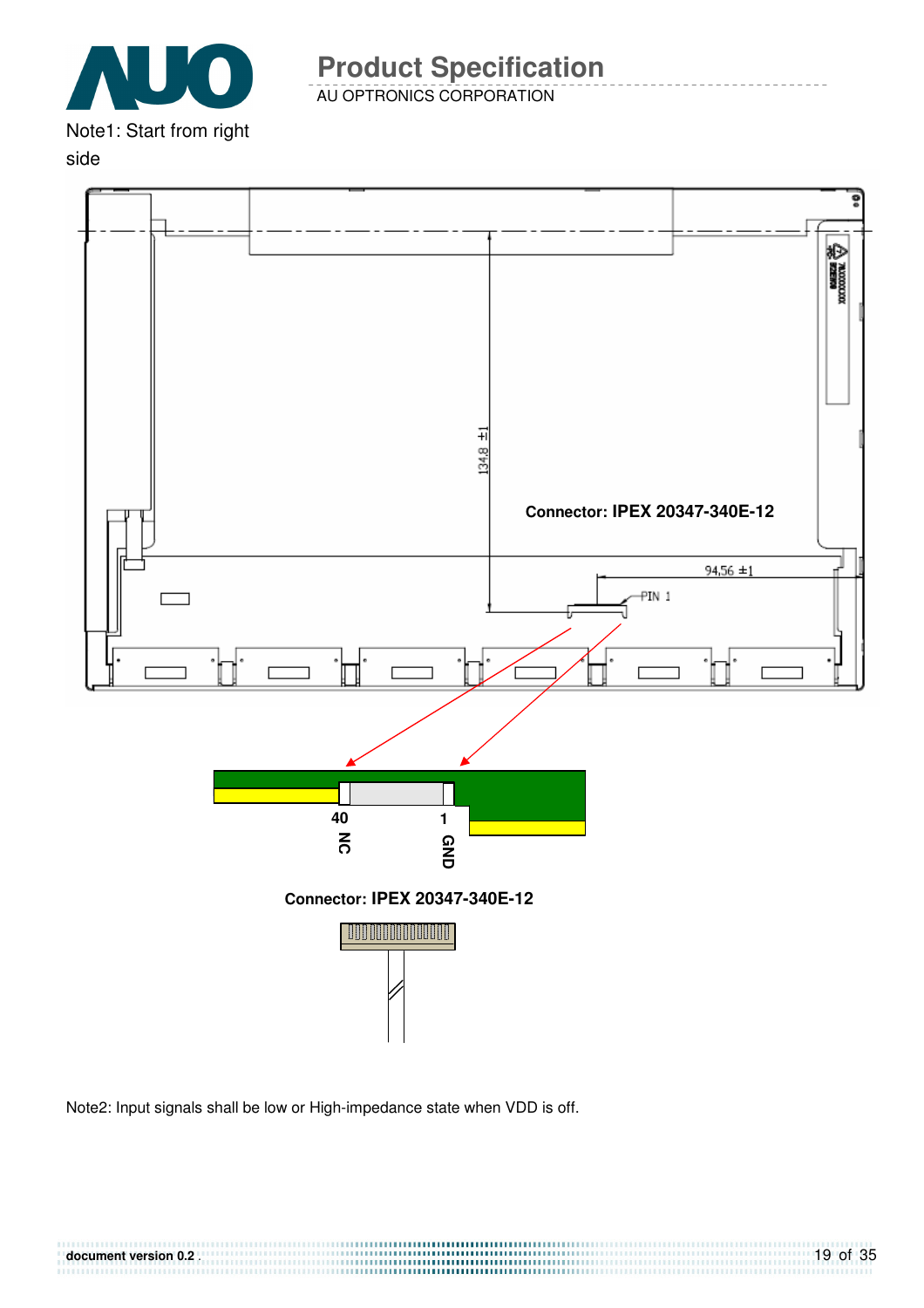

AU OPTRONICS CORPORATION

internal circuit of LVDS inputs are as following.

The module uses a 100ohm resistor between positive and negative data lines of each receiver input

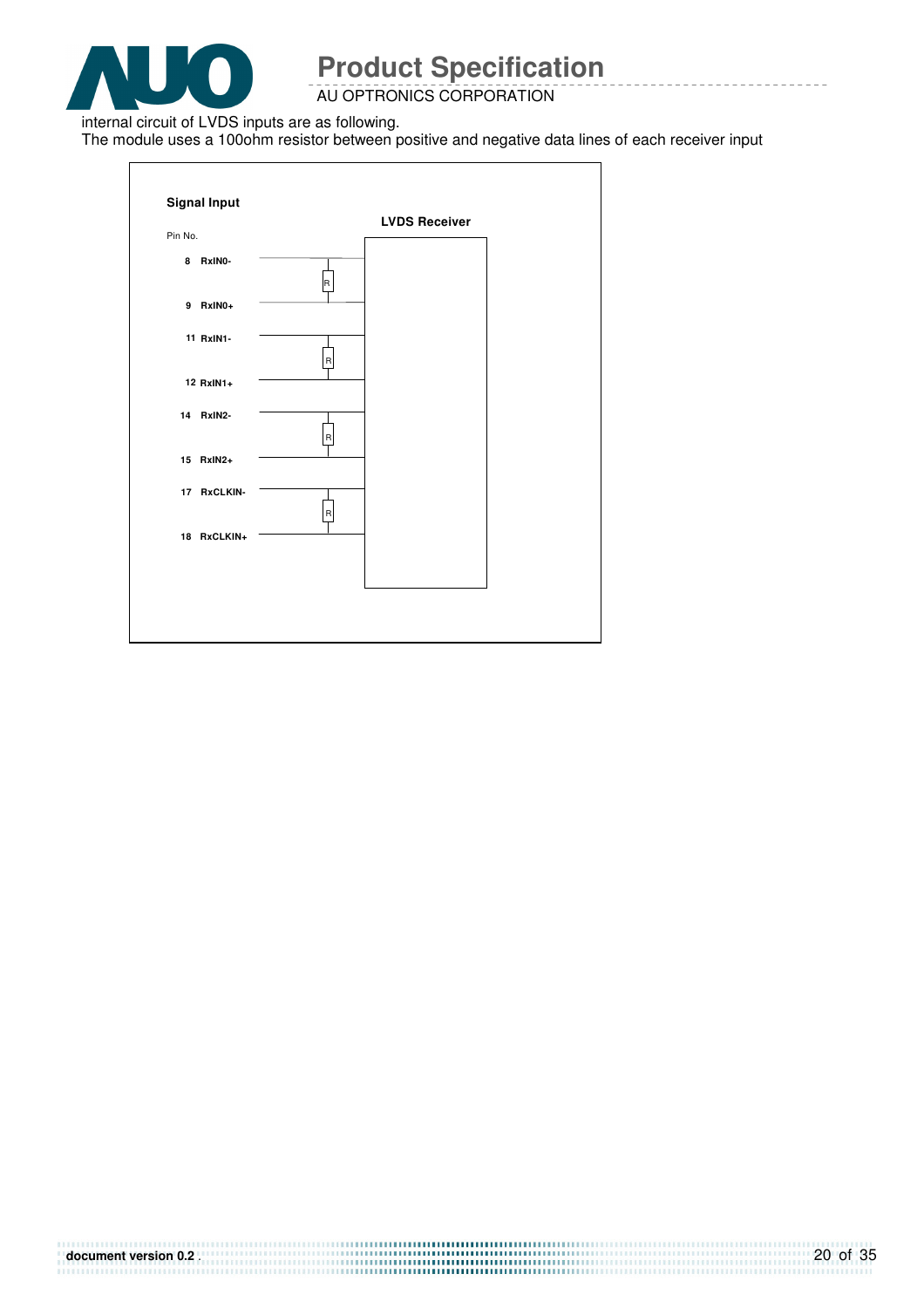

### **6.4 Interface Timing**

#### **6.4.1 Timing Characteristics**

Basically, interface timings should match the 1280x800 /60Hz manufacturing guide line timing.

|                   | <b>Parameter</b>       | Symbol                     | Min. | Typ. | Max.   | Unit                          |
|-------------------|------------------------|----------------------------|------|------|--------|-------------------------------|
| <b>Frame Rate</b> |                        |                            | ۰    | 60   |        | Hz                            |
|                   | <b>Clock frequency</b> | 1/ $T_{\text{Clock}}$      | 50-  | 69.3 | $80 -$ | <b>MHz</b>                    |
|                   | <b>Period</b>          | $\mathsf{T}_\mathsf{V}$    | 803  | 816  | 1023   |                               |
| <b>Vertical</b>   | <b>Active</b>          | $T_{VD}$                   | 800  | 800  | 800    | $\mathsf{T}_{\mathsf{Line}}$  |
| <b>Section</b>    | <b>Blanking</b>        | $T_{VB}$                   | 3    | 16   | 223    |                               |
|                   | <b>Period</b>          | $\mathbf{T}_{\mathsf{H}}$  | 1303 | 1416 | 2047   |                               |
| <b>Horizontal</b> | <b>Active</b>          | $T_{HD}$                   | 1280 | 1280 | 1280   | $\mathbf{T}_{\textsf{Clock}}$ |
| <b>Section</b>    | <b>Blanking</b>        | $\mathsf{T}_{\mathsf{HB}}$ | 23   | 136  | 767    |                               |

Note : DE mode only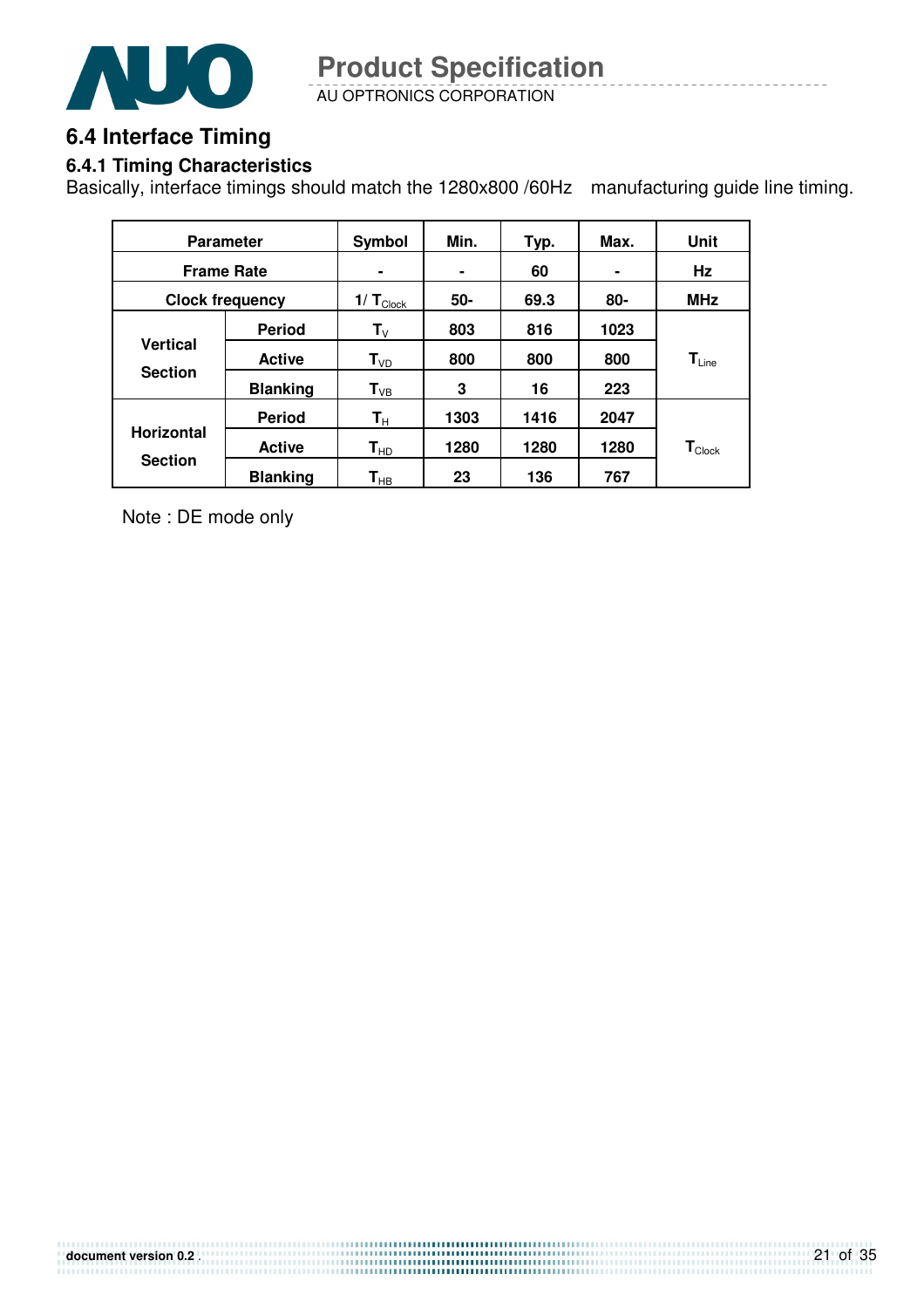

### **6.4.2 Timing diagram**

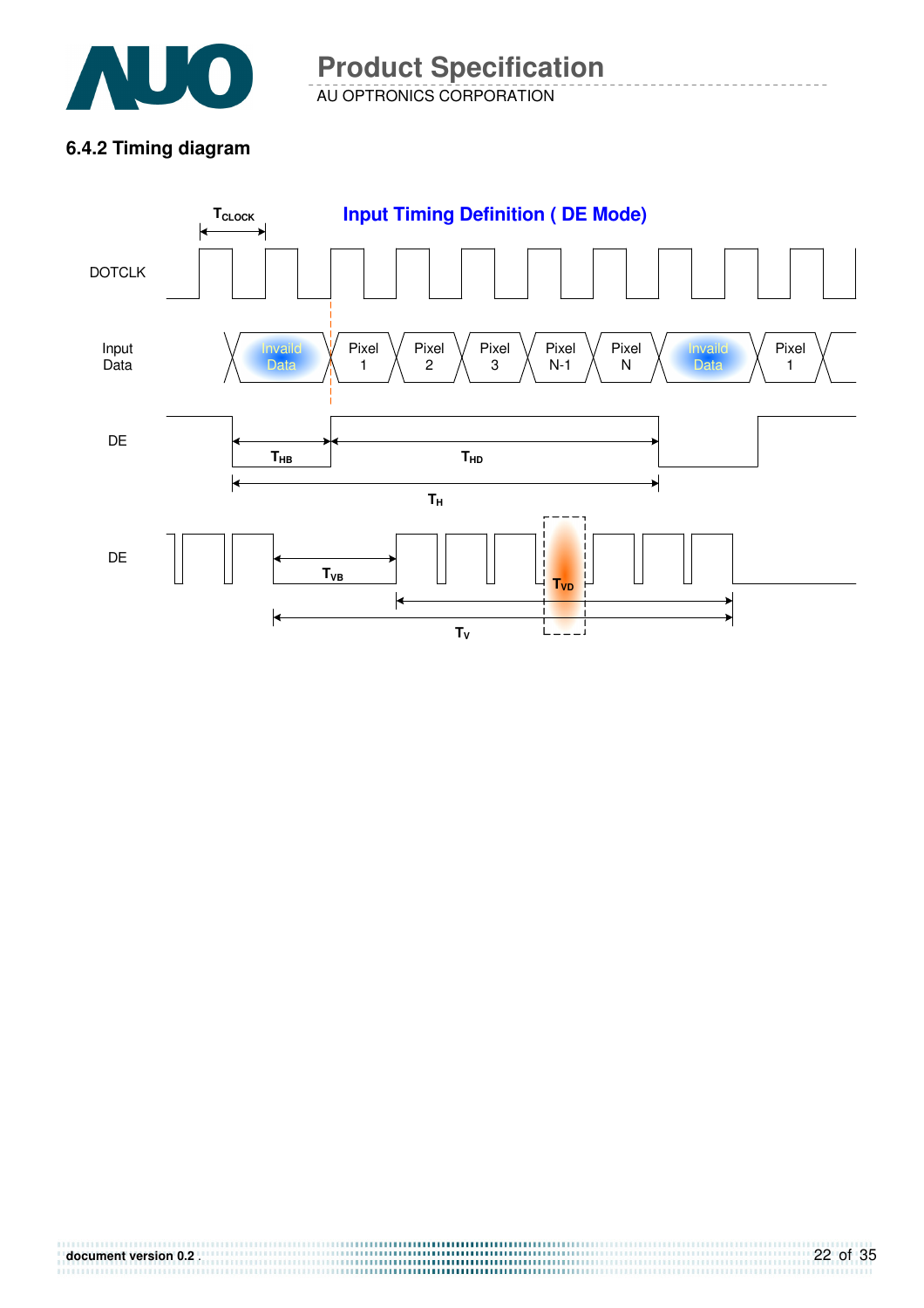

AU OPTRONICS CORPORATION

### **6.5 LED Power Sequence**



| Symbol         | Min | Typ | Max | Unit |
|----------------|-----|-----|-----|------|
| T <sub>1</sub> | 10  |     |     | ms   |
| T <sub>2</sub> | 10  |     |     | ms   |
| T <sub>3</sub> | 50  |     |     | ms   |
| T <sub>4</sub> |     |     |     | ms   |
| T <sub>5</sub> | 10  |     |     | ms   |

Note: The duty of LED dimming signal should be more than 20% in T2 and T3.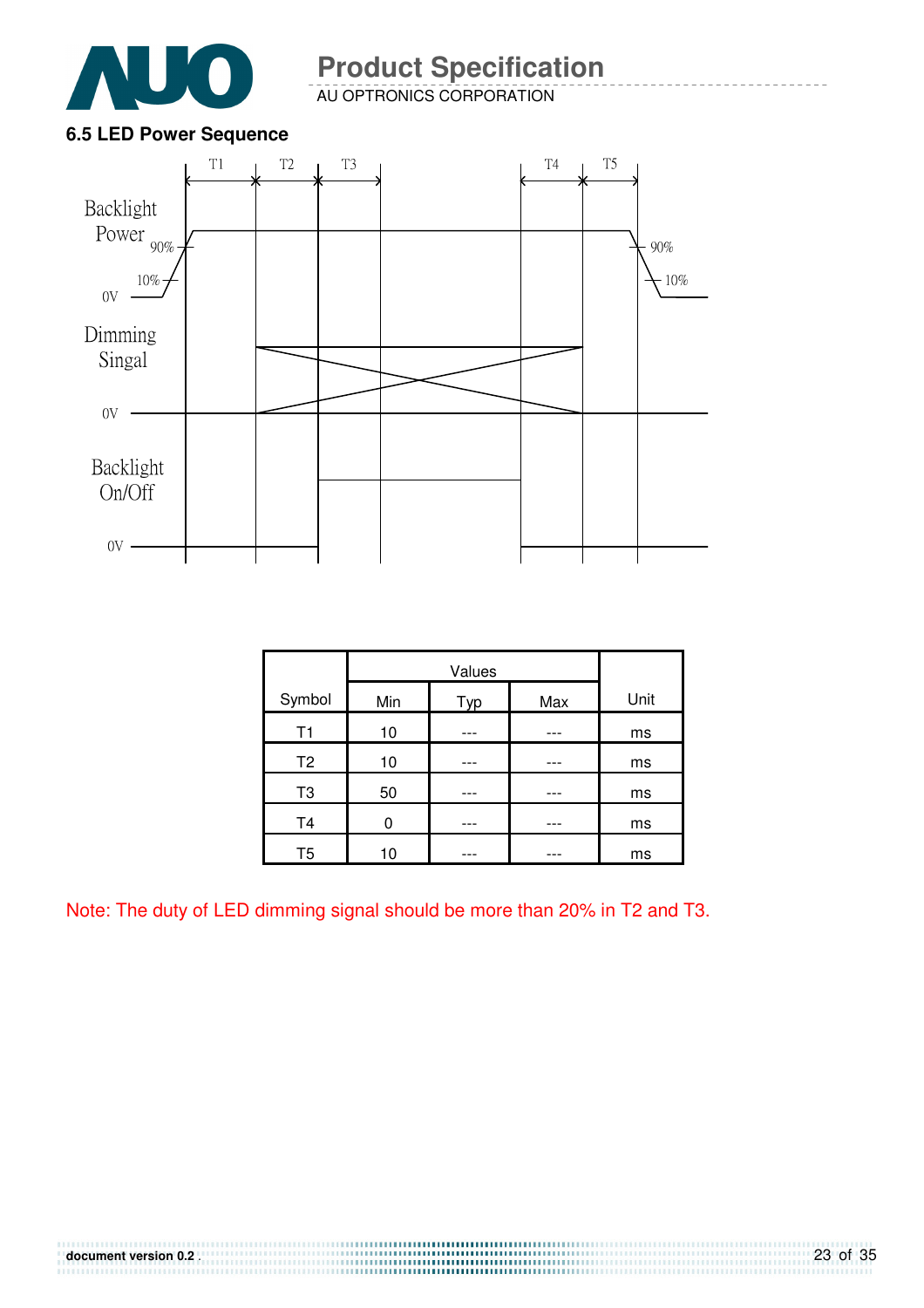

Physical interface is described as for the connector on module.

These connectors are capable of accommodating the following signals and will be following components.

### **7.1 TFT LCD Module**

| <b>Connector Name / Designation</b> | <b>For Signal Connector</b>      |  |  |
|-------------------------------------|----------------------------------|--|--|
| Manufacturer                        | <b>IPEX</b> or compatible        |  |  |
| Type / Part Number                  | IPEX 20347-340E-12 or compatible |  |  |
| <b>Mating Housing/Part Number</b>   | IPEX 20345-340E-12 or compatible |  |  |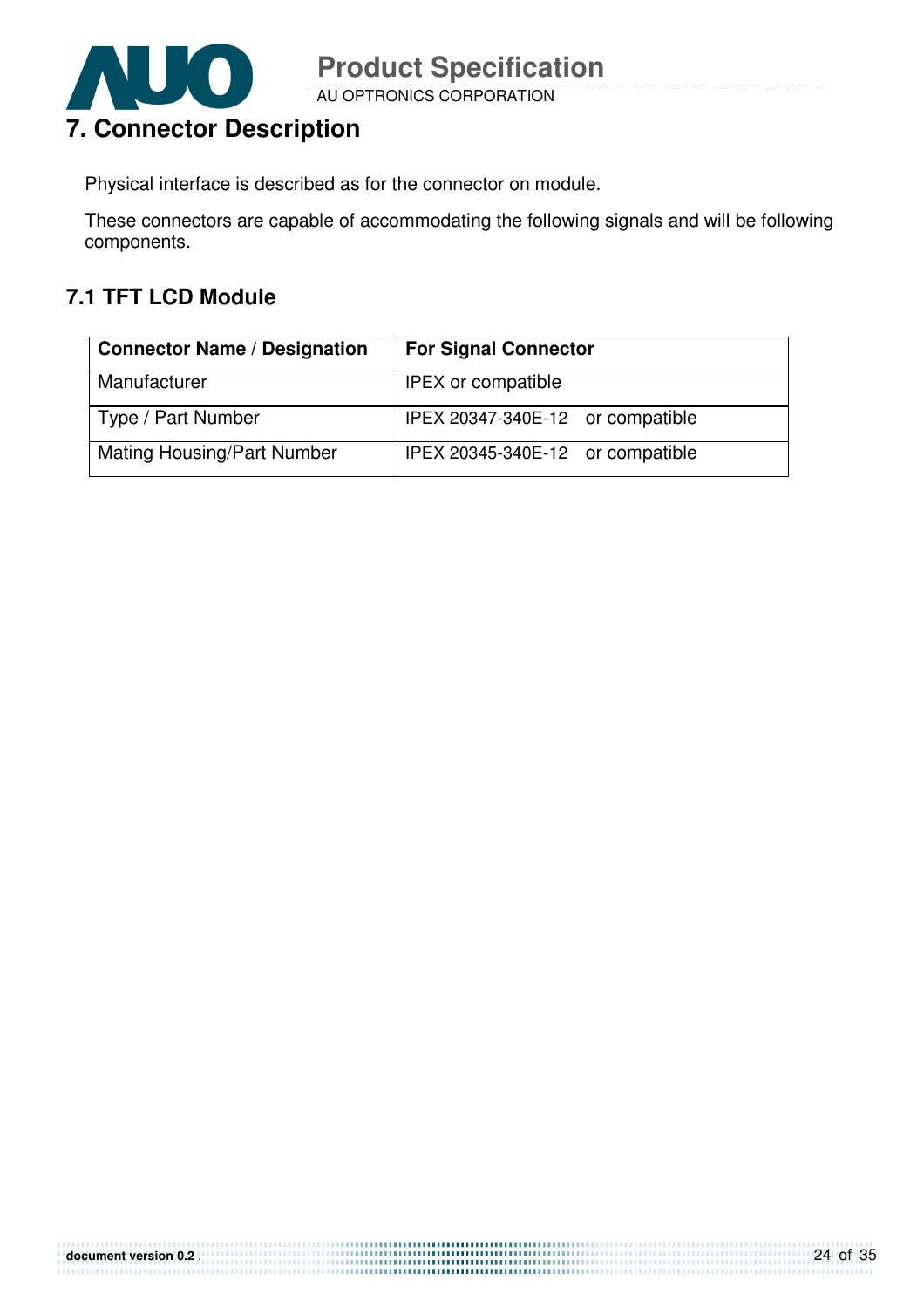

### **8. 8. LED Driving Specification**

### **8.1 Connector Description**

It is a intergrative interface and comibe into LVDS connector. The type and mating refer to section 7.

### **8.2 Pin Assignment**

| PIN#            | <b>Signal Name</b> | <b>Description</b>             |
|-----------------|--------------------|--------------------------------|
| 31              | <b>VLED GND</b>    | <b>LED Ground</b>              |
| 32 <sub>2</sub> | <b>VLED GND</b>    | <b>LED Ground</b>              |
| 33              | <b>VLED GND</b>    | <b>LED Ground</b>              |
| 34              | <b>VLED</b>        | <b>LED Power Supply 7V-20V</b> |
| 35              | <b>VLED</b>        | <b>LED Power Supply 7V-20V</b> |
| 36              | <b>VLED</b>        | <b>LED Power Supply 7V-20V</b> |
| 37              | <b>VLED</b>        | <b>LED Power Supply 7V-20V</b> |
| 38              | <b>S_PWMIN</b>     | <b>System PWM signal Input</b> |
| 39              | LED EN             | LED enable pin (+3V input)     |
| 40              | <b>NC</b>          | No Connect (Reserve for AUO)   |

**document version 0.2** .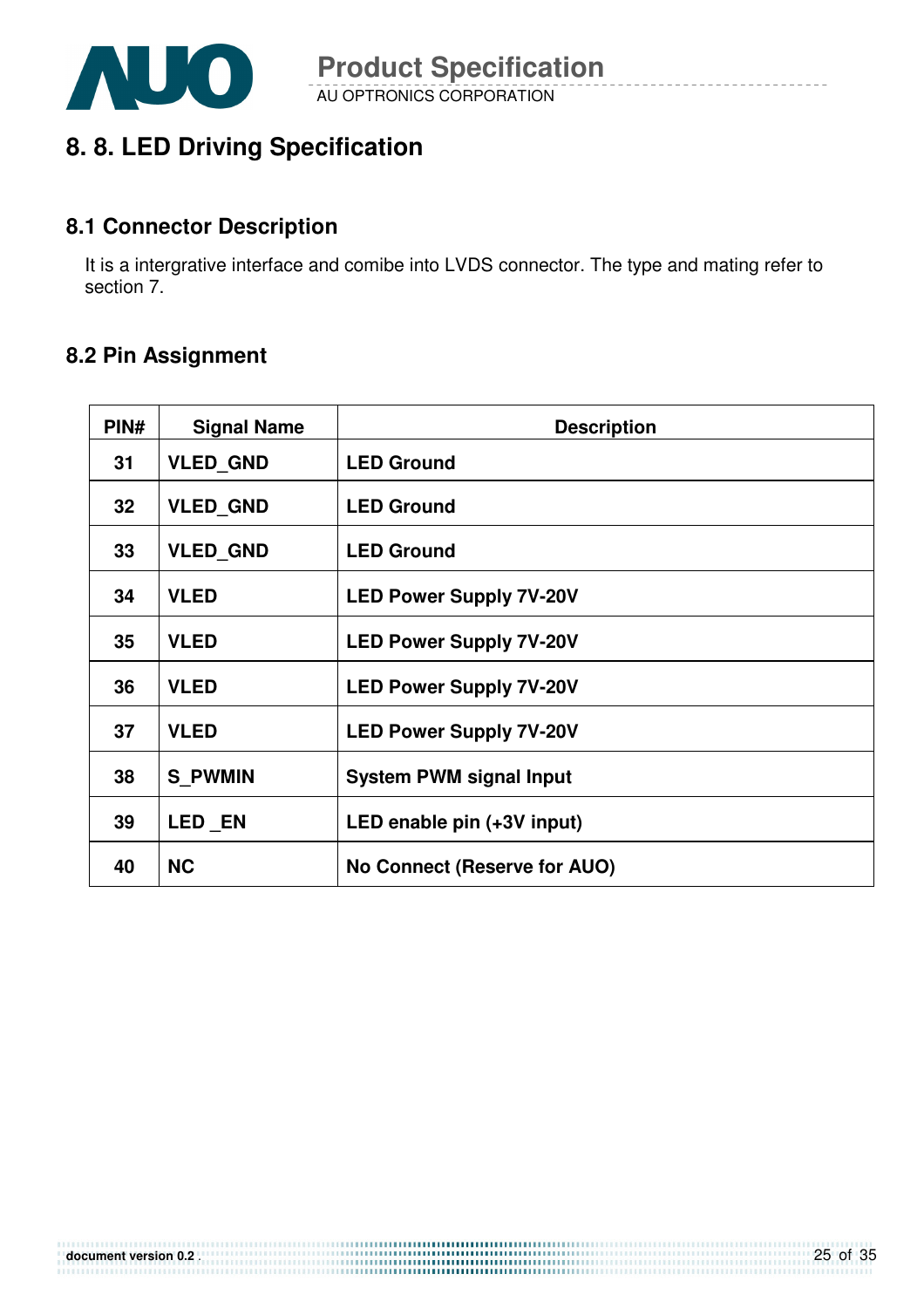

### **9. Reliability**

| <b>Items</b>                                | <b>Required Condition</b>                        |        |
|---------------------------------------------|--------------------------------------------------|--------|
| <b>Temperature</b><br><b>Humidity Bias</b>  | Ta= 40℃, 90%RH, 300h                             |        |
| <b>High Temperature</b><br><b>Operation</b> | Ta= $50^{\circ}$ C, Dry, 300h                    |        |
| <b>Low Temperature</b><br><b>Operation</b>  | Ta= 0℃, 300h                                     |        |
| <b>High Temperature</b><br><b>Storage</b>   | Ta= 60℃, 300h                                    |        |
| <b>Low Temperature</b><br><b>Storage</b>    | Ta= -20℃, 300h                                   |        |
| <b>Thermal Shock</b><br><b>Test</b>         | Ta=-20°C to 60°C, Duration at 30 min, 100 cycles |        |
| <b>ESD</b>                                  | Contact : ±8 KV                                  | Note 1 |
|                                             | Air : ±15 KV                                     |        |

**Note1:** According to EN 61000-4-2 , ESD class B: Some performance degradation allowed. No data lost

. Self-recoverable. No hardware failures.

**Remark:** MTBF (Excluding the LED): 30,000 hours with a confidence level 90%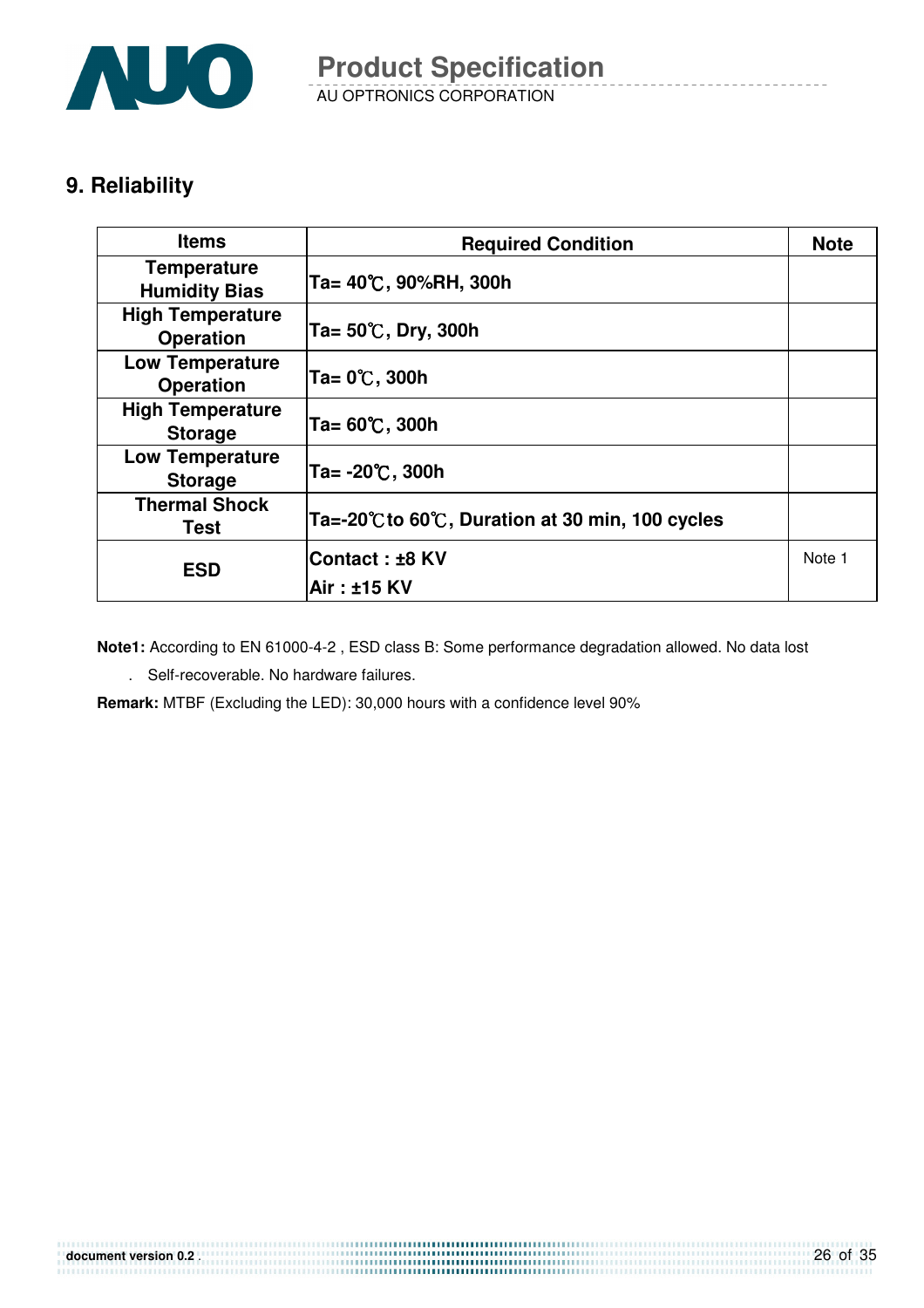

### **10. Mechanical Characteristics**

### **10.1 LCM Outline Dimension**



**document version 0.2** .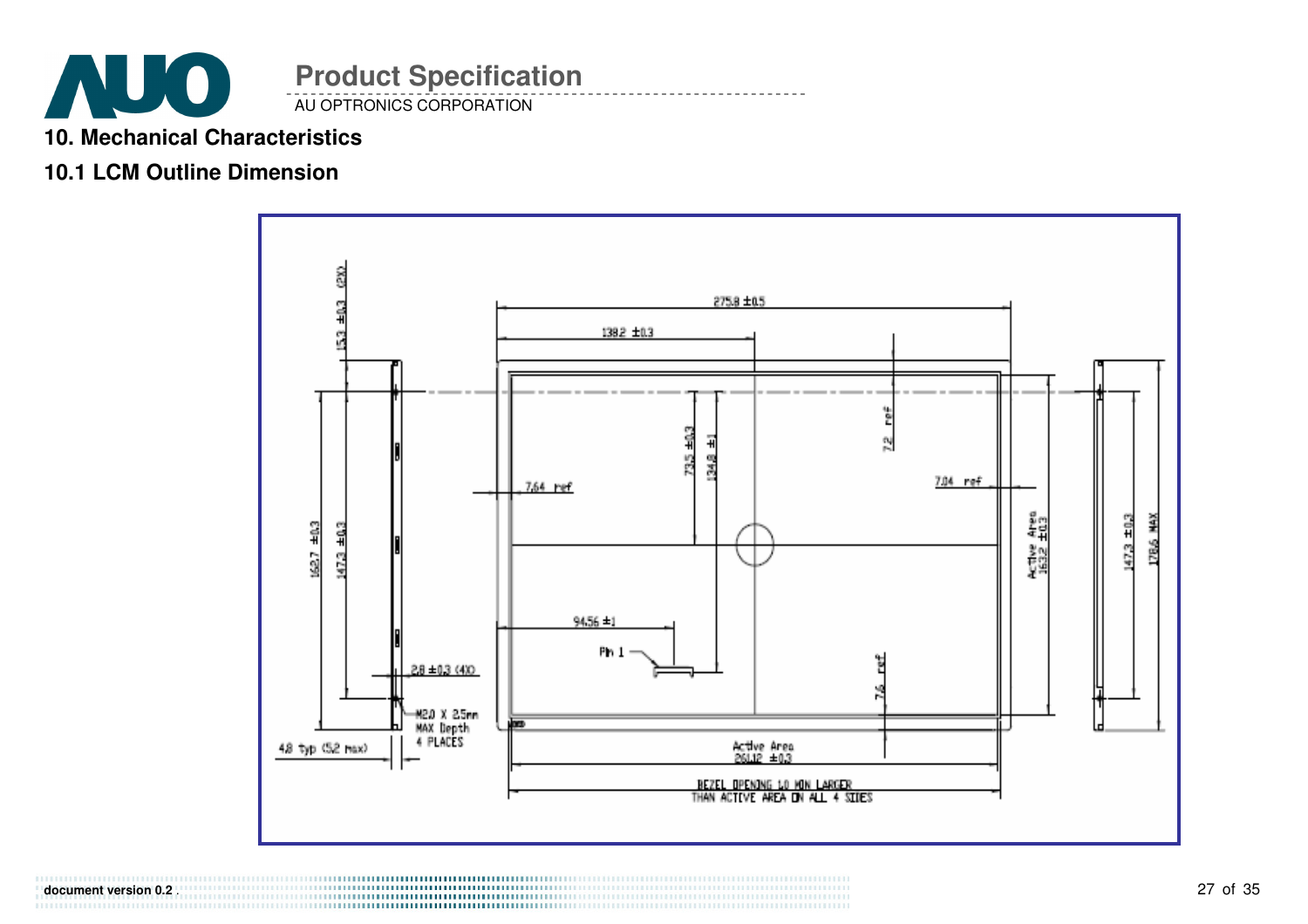

AU OPTRONICS CORPORATION



**document version 0.2** .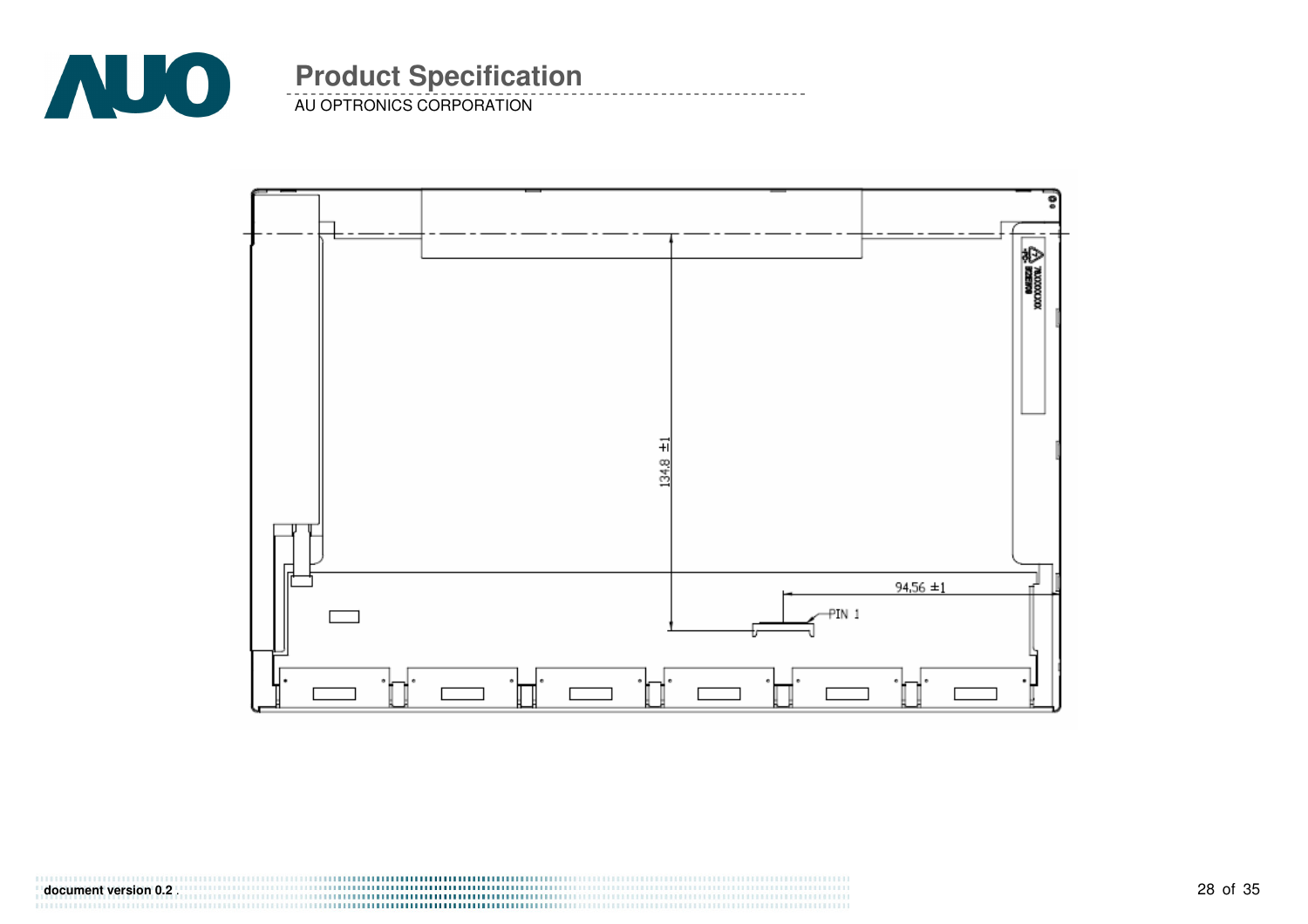

AU OPTRONICS CORPORATION

### **10.2 Screw Hole Depth and Center Position**

Screw hole minimum depth, from side surface = 2.1 mm (See drawing)

Screw hole center location, from front surface =  $2.8 \pm 0.2$ mm (See drawing) Screw Torque: Maximum 2.5 kgf-cm

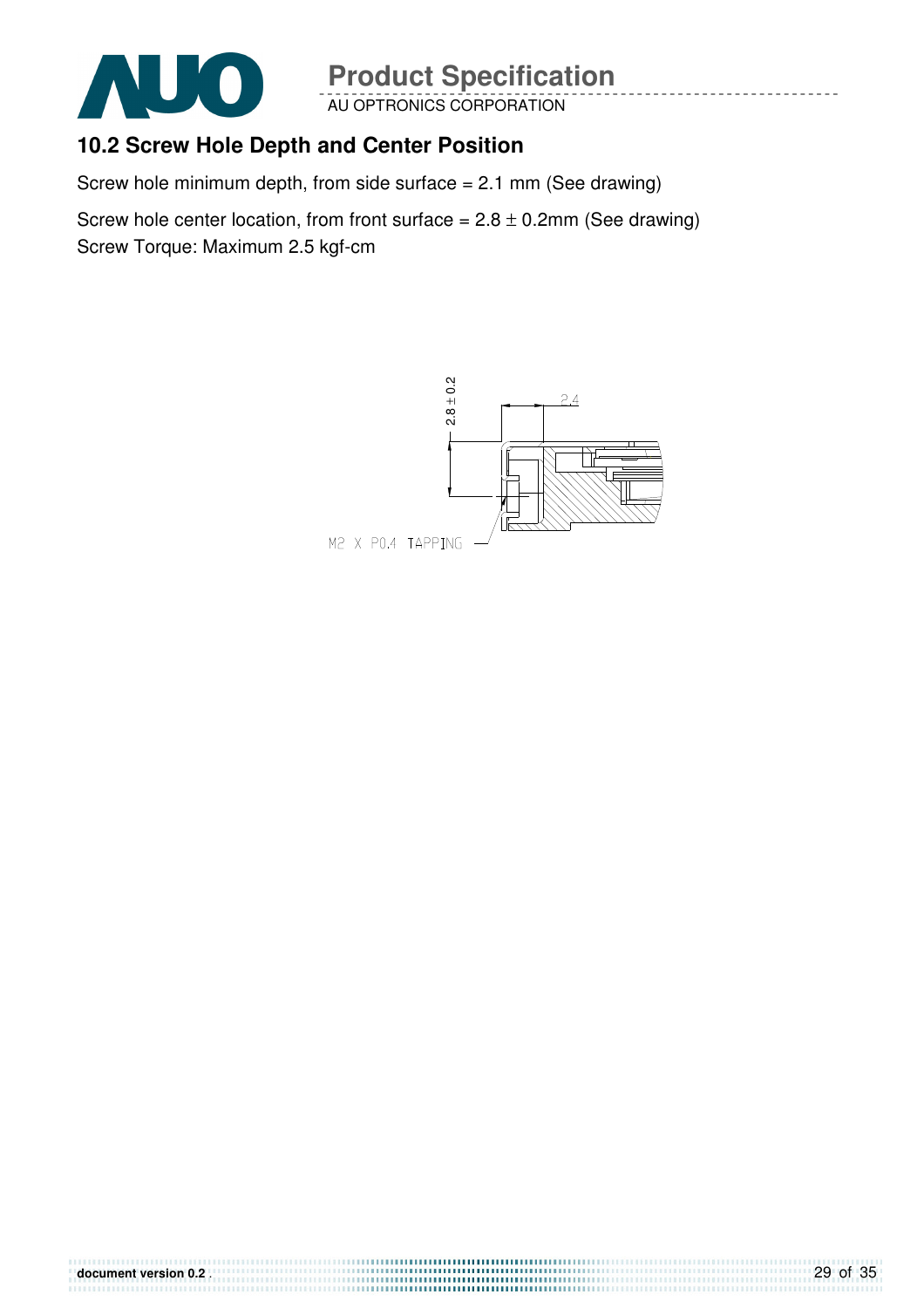

## **11. Shipping and Package**

## **11.1 Shipping Label Format**

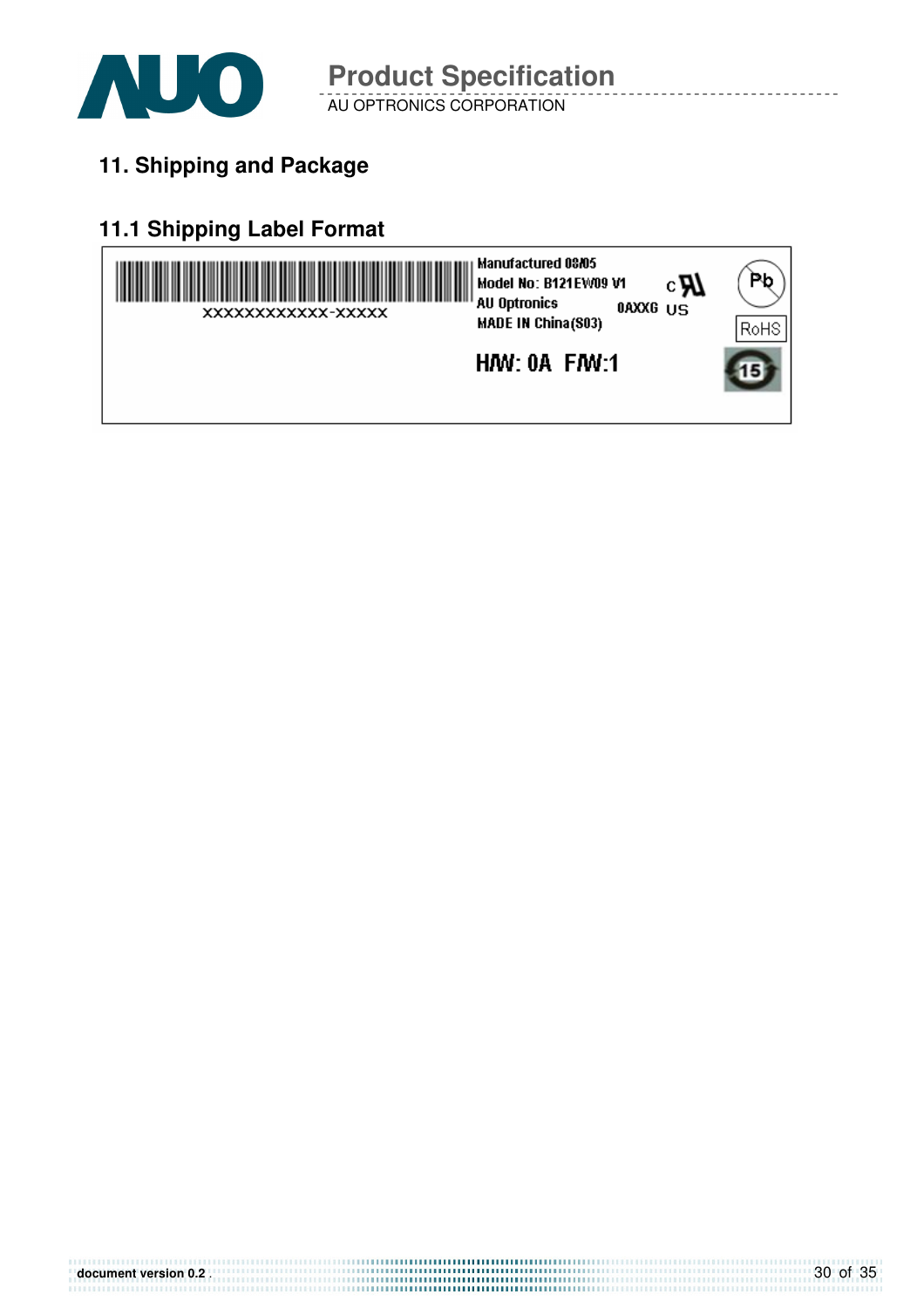

### **11.2 Carton package**



### **11.3 Shipping package of palletizing sequence**

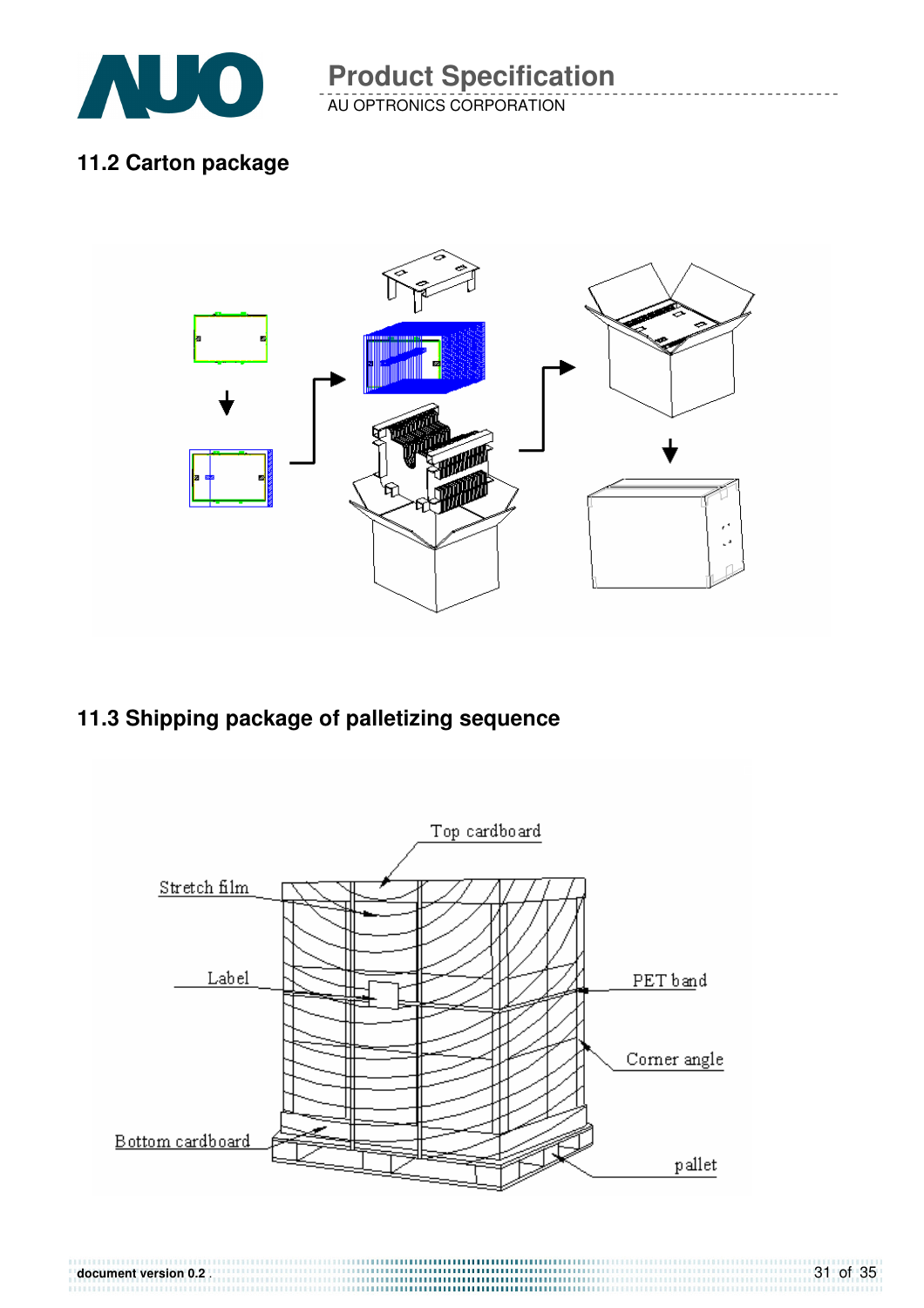

AU OPTRONICS CORPORATION

## **12. Appendix: EDID description**

| <b>Address</b> | <b>FUNCTION</b>                                       | Value          | Value      | Value                     |
|----------------|-------------------------------------------------------|----------------|------------|---------------------------|
| <b>HEX</b>     |                                                       | <b>HEX</b>     | <b>BIN</b> | <b>DEC</b>                |
| 00             | Header                                                | $00\,$         | 00000000   | $\pmb{0}$                 |
| 01             |                                                       | <b>FF</b>      | 11111111   | 255                       |
| 02             |                                                       | FF             | 11111111   | 255                       |
| 03             |                                                       | FF             | 11111111   | 255                       |
| 04             |                                                       | FF             | 11111111   | 255                       |
| 05             |                                                       | FF             | 11111111   | 255                       |
| 06             |                                                       | FF             | 11111111   | 255                       |
| 07             |                                                       | 00             | 00000000   | $\pmb{0}$                 |
| 08             | EISA Manuf. Code LSB                                  | 06             | 00000110   | $\,6\,$                   |
| 09             | <b>Compressed ASCII</b>                               | AF             | 10101111   | 175                       |
| 0A             | Product Code                                          | 14             | 00010100   | 20                        |
| 0B             | hex, LSB first                                        | 91             | 10010001   | 145                       |
| 0C             | 32-bit ser #                                          | 00             | 00000000   | $\pmb{0}$                 |
| 0D             |                                                       | 00             | 00000000   | $\pmb{0}$                 |
| 0E             |                                                       | 00             | 00000000   | 0                         |
| 0F             |                                                       | $00\,$         | 00000000   | $\pmb{0}$                 |
| 10             | Week of manufacture                                   | 01             | 00000001   | $\mathbf{1}$              |
| 11             | Year of manufacture                                   | 12             | 00010010   | 18                        |
| 12             | EDID Structure Ver.                                   | 01             | 00000001   | $\mathbf{1}$              |
| 13             | EDID revision #                                       | 03             | 00000011   | $\ensuremath{\mathsf{3}}$ |
| 14             | Video input def. (digital I/P, non-TMDS, CRGB)        | 80             | 10000000   | 128                       |
| 15             | Max H image size<br>(rounded to cm)                   | 1A             | 00011010   | 26                        |
| 16             | Max V image size<br>(rounded to cm)                   | 10             | 00010000   | 16                        |
| 17             | <b>Display Gamma</b><br>$(=(gamma*100)-100)$          | 78             | 01111000   | 120                       |
| 18             | Feature support (no DPMS, Active OFF, RGB, tmg Blk#1) | 0A             | 00001010   | 10                        |
| 19             | Red/green low bits (Lower 2:2:2:2 bits)               | 87             | 10000111   | 135                       |
| <b>1A</b>      | Blue/white low bits (Lower 2:2:2:2 bits)              | B <sub>5</sub> | 10110101   | 181                       |
| 1B             | Red x (Upper 8 bits)                                  | 94             | 10010100   | 148                       |
| 1C             | Red y/ highER 8 bits                                  | 57             | 01010111   | 87                        |
| 1D             | Green x                                               | 53             | 01010011   | 83                        |
| 1E             | Green y                                               | 90             | 10010000   | 144                       |
| 1F             | Blue x                                                | 26             | 00100110   | 38                        |
| 20             | Blue y                                                | 1E             | 00011110   | 30                        |
| 21             | White x                                               | 50             | 01010000   | 80                        |
| 22             | White y                                               | 54             | 01010100   | 84                        |
| 23             | Established timing 1                                  | $00\,$         | 00000000   | $\pmb{0}$                 |
| 24             | Established timing 2                                  | $00\,$         | 00000000   | $\pmb{0}$                 |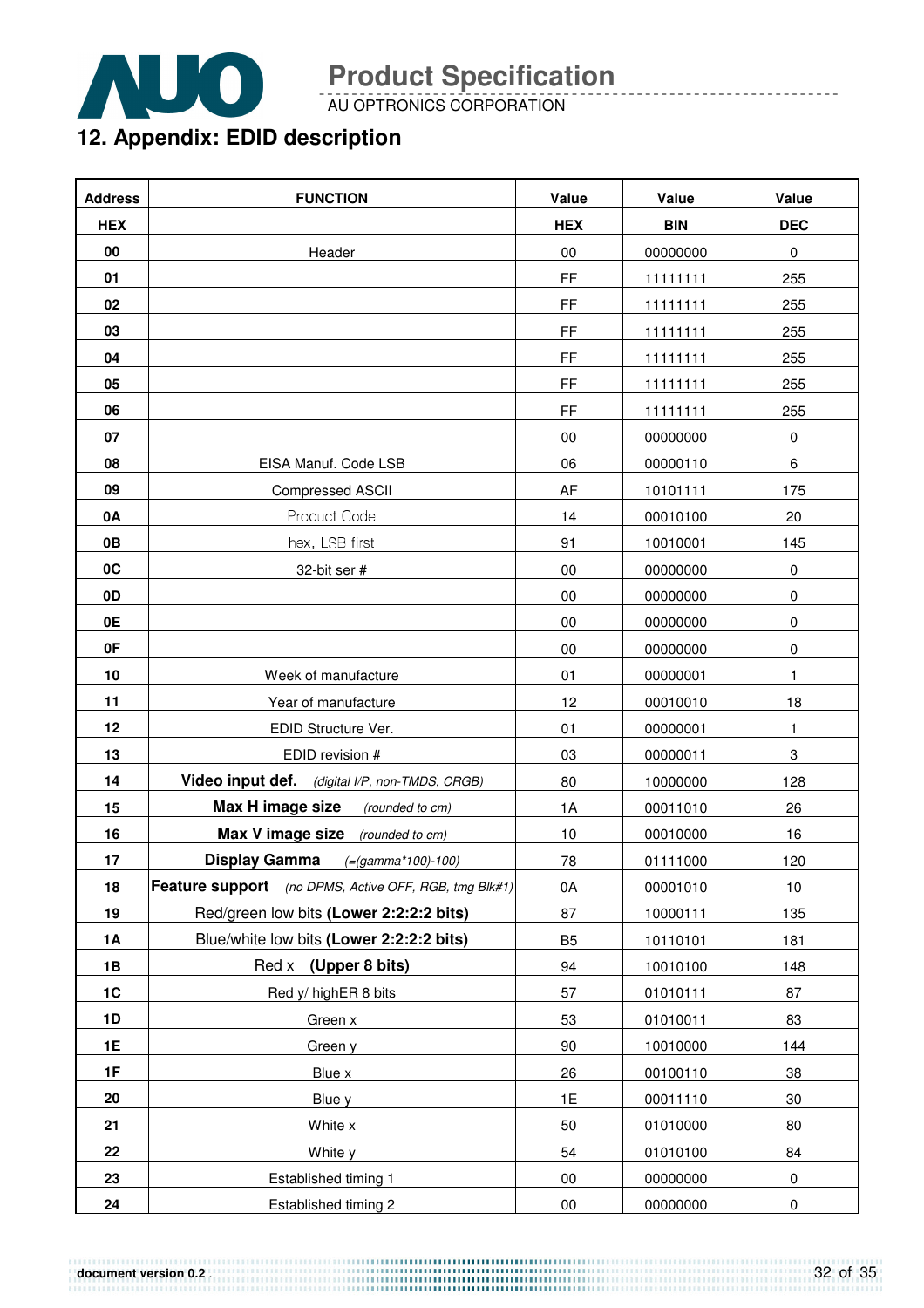

AU OPTRONICS CORPORATION

| 25 | Established timing 3                                 | 00             | 00000000 | 0         |
|----|------------------------------------------------------|----------------|----------|-----------|
| 26 | Standard timing #1                                   | 01             | 00000001 | 1         |
| 27 |                                                      | 01             | 00000001 | 1         |
| 28 | Standard timing #2                                   | 01             | 00000001 | 1         |
| 29 |                                                      | 01             | 00000001 | 1         |
| 2A | Standard timing #3                                   | 01             | 00000001 | 1         |
| 2B |                                                      | 01             | 00000001 | 1         |
| 2C | Standard timing #4                                   | 01             | 00000001 | 1         |
| 2D |                                                      | 01             | 00000001 | 1         |
| 2E | Standard timing #5                                   | 01             | 00000001 | 1         |
| 2F |                                                      | 01             | 00000001 | 1         |
| 30 | Standard timing #6                                   | 01             | 00000001 | 1         |
| 31 |                                                      | 01             | 00000001 | 1         |
| 32 | Standard timing #7                                   | 01             | 00000001 | 1         |
| 33 |                                                      | 01             | 00000001 | 1         |
| 34 | Standard timing #8                                   | 01             | 00000001 | 1         |
| 35 |                                                      | 01             | 00000001 | 1         |
| 36 | Pixel Clock/10000<br><b>LSB</b>                      | 12             | 00010010 | 18        |
| 37 | Pixel Clock/10000<br><b>USB</b>                      | 1B             | 00011011 | 27        |
| 38 | Horz active Lower 8bits                              | 00             | 00000000 | 0         |
| 39 | Horz blanking Lower 8bits                            | 62             | 01100010 | 98        |
| 3A | HorzAct:HorzBlnk<br>Upper 4:4 bits                   | 50             | 01010000 | 80        |
| 3B | <b>Vertical Active</b><br><b>Lower 8bits</b>         | 20             | 00100000 | 32        |
| 3C | <b>Vertical Blanking</b><br><b>Lower 8bits</b>       | 0A             | 00001010 | 10        |
| 3D | Vert Act: Vertical Blanking<br>(upper 4:4 bit)       | 30             | 00110000 | 48        |
| 3E | HorzSync. Offset                                     | 18             | 00011000 | 24        |
| 3F | HorzSync.Width                                       | Е              | 00001110 | 14        |
| 40 | VertSync.Offset: VertSync.Width                      | 24             | 00100100 | 36        |
| 41 | Horz‖ Sync Offset/Width Upper 2bits                  | 00             | 00000000 | $\pmb{0}$ |
| 42 | Horizontal Image Size Lower 8bits                    | 05             | 00000101 | 5         |
| 43 | Vertical Image Size Lower 8bits                      | A <sub>3</sub> | 10100011 | 163       |
| 44 | Horizontal & Vertical Image Size (upper 4:4 bits)    | 10             | 00010000 | 16        |
| 45 | Horizontal Border (zero for internal LCD)            | 00             | 00000000 | 0         |
| 46 | Vertical Border (zero for internal LCD)              | 00             | 00000000 | $\pmb{0}$ |
| 47 | Signal (non-intr, norm, no stero, sep sync, neg pol) | 18             | 00011000 | 24        |
| 48 | Detailed timing/monitor                              | 00             | 00000000 | 0         |
| 49 | descriptor #2                                        | 00             | 00000000 | $\pmb{0}$ |
| 4Α |                                                      | 00             | 00000000 | $\pmb{0}$ |
| 4B |                                                      | 0F             | 00001111 | 15        |
| 4C |                                                      | 00             | 00000000 | $\pmb{0}$ |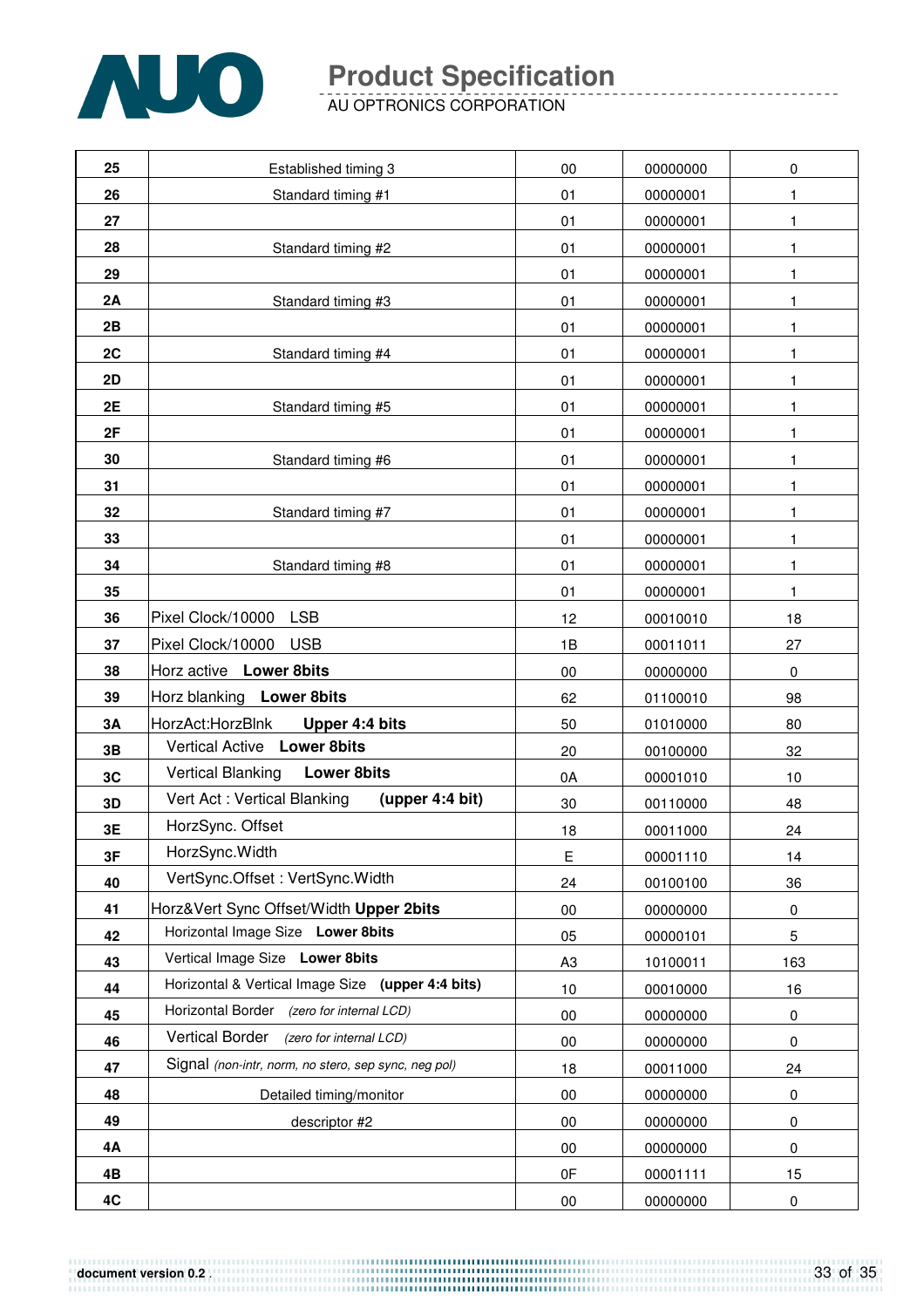

AU OPTRONICS CORPORATION

| 4D        |                         | 00        | 00000000 | $\pmb{0}$   |
|-----------|-------------------------|-----------|----------|-------------|
| 4E        |                         | $00\,$    | 00000000 | $\pmb{0}$   |
| 4F        |                         | $00\,$    | 00000000 | $\pmb{0}$   |
| 50        |                         | 00        | 00000000 | $\mathbf 0$ |
| 51        |                         | $00\,$    | 00000000 | $\pmb{0}$   |
| 52        |                         | $00\,$    | 00000000 | $\pmb{0}$   |
| 53        |                         | $00\,$    | 00000000 | $\mathbf 0$ |
| 54        |                         | $00\,$    | 00000000 | $\pmb{0}$   |
| 55        |                         | $00\,$    | 00000000 | $\pmb{0}$   |
| 56        |                         | $00\,$    | 00000000 | $\pmb{0}$   |
| 57        |                         | $00\,$    | 00000000 | $\pmb{0}$   |
| 58        |                         | 00        | 00000000 | $\pmb{0}$   |
| 59        |                         | 20        | 00100000 | 32          |
| <b>5A</b> | Detailed timing/monitor | $00\,$    | 00000000 | $\pmb{0}$   |
| 5B        | descriptor #3           | 00        | 00000000 | $\pmb{0}$   |
| 5C        |                         | $00\,$    | 00000000 | $\pmb{0}$   |
| 5D        |                         | <b>FE</b> | 11111110 | 254         |
| 5E        |                         | $00\,$    | 00000000 | $\mathbf 0$ |
| 5F        | Manufacture             | 41        | 01000001 | 65          |
| 60        | Manufacture             | 55        | 01010101 | 85          |
| 61        | Manufacture             | 4F        | 01001111 | 79          |
| 62        |                         | 0A        | 00001010 | 10          |
| 63        |                         | 20        | 00100000 | 32          |
| 64        |                         | 20        | 00100000 | 32          |
| 65        |                         | 20        | 00100000 | 32          |
| 66        |                         | 20        | 00100000 | 32          |
| 67        |                         | 20        | 00100000 | 32          |
| 68        |                         | 20        | 00100000 | 32          |
| 69        |                         | 20        | 00100000 | 32          |
| 6A        |                         | 20        | 00100000 | 32          |
| 6B        |                         | 20        | 00100000 | 32          |
| 6C        | Detailed timing/monitor | $00\,$    | 00000000 | $\mathbf 0$ |
| 6D        | descriptor #4           | $00\,$    | 00000000 | $\pmb{0}$   |
| 6E        |                         | $00\,$    | 00000000 | $\pmb{0}$   |
| 6F        |                         | <b>FE</b> | 11111110 | 254         |
| 70        |                         | $00\,$    | 00000000 | $\pmb{0}$   |
| $71$      | Manufacture P/N         | 42        | 01000010 | 66          |
| 72        | Manufacture P/N         | 31        | 00110001 | 49          |
| 73        | Manufacture P/N         | 32        | 00110010 | 50          |
| 74        | Manufacture P/N         | 31        | 00110001 | 49          |